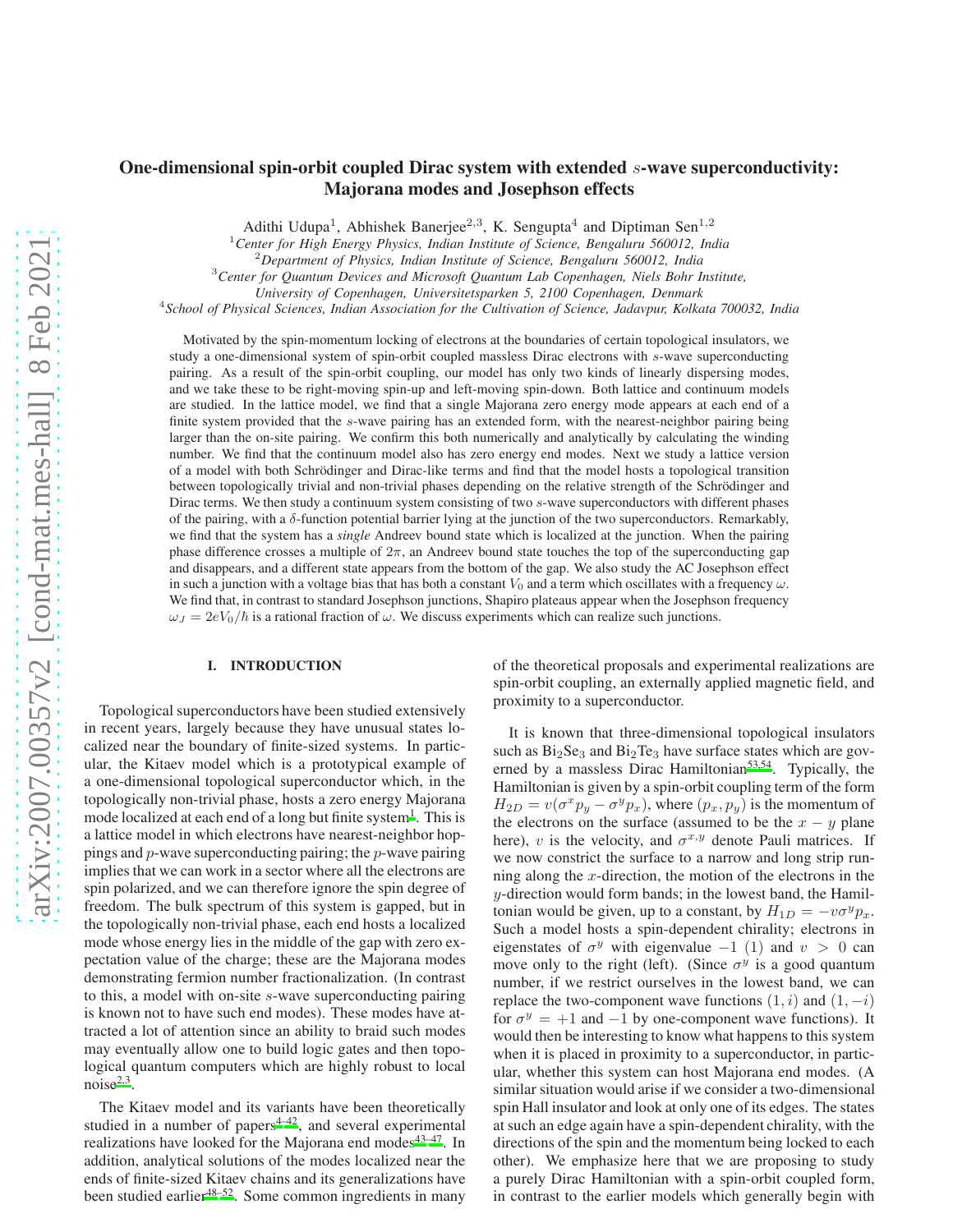a Schrödinger Hamiltonian and add a spin-orbit term to that; it is known that the latter kind of models with combinations of p-wave and s-wave pairings<sup>[55](#page-14-11)</sup> or extended s-wave pairing[56](#page-14-12)[–64](#page-14-13) can host Majorana end modes. These models studied earlier are known as time-reversal-invariant topological superconductors (TRITOPS), and they have four branches of electrons near the Fermi energy: spin-up and spin-down (or two channels) each of which has both right-moving and leftmoving branches (see Ref. [63](#page-14-14) for a review). In contrast to these, our model only has a right-moving spin-up and a leftmoving spin-down branch although it is still time-reversal invariant; we therefore have half the number of modes of a conventional TRITOPS. We will see that this leads to a number of unusual features, such as only one zero energy Majorana mode at each end of a finite system (instead of a Kramers pair of zero energy modes) and, remarkably, only one Andreev bound state at a junction between two systems with different superconducting pairing phases (instead of two Andreev bound states with opposite energies).

Our study is particularly relevant in the context of recent experimental evidence that indicates the possibility of realizing one-dimensional Dirac-like modes at the sidewall surfaces and crystalline edge defects of topological insula-tors<sup>[65](#page-15-0)[,66](#page-15-1)</sup>. Combined with recent encouraging developments in fabrication of topological insulator-superconductor heterojunctions $67-69$  $67-69$ , it is pertinent to understand whether superconductivity induced into such states could produce p-wave ordering and Majorana zero modes, potentially with larger topological gaps, at higher sample temperatures and without an external magnetic field.

We also study the behavior of a one-dimensional Dirac mode in response to a superconducting phase difference induced by two s-wave superconductors in a Josephson junction configuration. Josephson junctions of s-wave superconductors in proximity with one-dimensional and two-dimensional semiconductors with Rashba spin-orbit coupling  $70-74$  $70-74$ , and topological insulators<sup>[75](#page-15-6)[,76](#page-15-7)</sup>, have been extensively studied in the context of manipulation of Majorana zero modes for topological quantum computing, and are of immense contemporary interest. Although Josephson junctions between a variety of quasi-one-dimensional superconductors have been studied before<sup> $77-79$  $77-79$ </sup>, such junctions composed of a single onedimensional Dirac channel have not been studied before. A particularly interesting Josephson effect is the phenomenon of Shapiro steps/plateaus. These typically appear when we consider a resistively and capacitively shunted Josephson junction in which a resistance  $R$  and a capacitance  $C$  are placed in parallel with a Josephson junction $80-84$  $80-84$ . When such a device is exposed to an external radio-frequency (rf) excitation, the rf drive can phase-lock with the internal dynamics of the Josephson junction and manifest as steps in the current versus voltage  $(I - V)$  characteristics. With microwave excitation at a frequency  $\omega$ , Shapiro plateaus appear as discrete plateaus in the voltage with quantized values  $V_n = n\hbar\omega/(2e)$ , where  $n$  is an integer. In the context of topological superconductivity, the observation of missing plateaus at odd-integer values of n has been interpreted as the *fractional* AC Josephson effect. The absence of odd-integer plateaus is consistent with

a  $4\pi$ -periodic supercurrent carried by topologically protected zero energy Majorana states $45,76,83$  $45,76,83$  $45,76,83$ . Since the Josephson junctions considered in our model carry half the number of modes compared to the previously considered topological Josephson junctions, it would be interesting to understand whether the topological properties of our system can manifest in the AC Josephson effect.

Keeping the above considerations in mind, we have planned our paper as follows. In Sec. [II,](#page-2-0) we consider a lattice model of a system of spin-up right-moving and spin-down left-moving Dirac electrons with s-wave superconducting pairing. We find numerically that the model has a topologically non-trivial phase in which there is a single zero energy Majorana mode at each end of a finite system, provided that the pairing is taken to have an extended form, and the magnitude of the nearest-neighbor pairing is *larger* than that of the on-site pairing. To confirm the numerical results, we present an analytical expression for the wave function of the end mode for a particular choice of parameters. The different phases of the system are distinguished by a winding number; this is zero in the topologically trivial phase and non-zero in the topologically non-trivial phase. We then discuss the symmetries of the model. In Sec. [III,](#page-7-0) we study a continuum version of this model. This allows us to analytically derive the phase relation between the two components (spin-up electron and spindown hole) of the wave functions for the zero energy modes at the two ends, and this is found to be in agreement with the phase observed numerically in the lattice model. In Sec. [IV,](#page-8-0) we examine a more general model in which the Hamiltonian has both Schrödinger and spin-orbit coupled Dirac-like terms. We do this since it is known that a purely Schrödinger Hamiltonian has no end modes while the spin-orbit coupled Dirac Hamiltonian (discussed in Sec. [II\)](#page-2-0) can have such modes; we would therefore like to see if there is a phase transition between the two situations. We indeed find that a lattice version of the general model has a topological transition between topologically trivial and non-trivial phases which can be realized by tuning the relative strengths of the Schrödinger and Dirac terms. In Sec. [V,](#page-9-0) we return to the spin-orbit coupled Dirac model with s-wave superconductivity and study a junction of two such systems with pairing phases  $\phi_1$  and  $\phi_2$ . We find that there is only *one* Andreev bound state (ABS) localized at the junction whose energy depends on the phase difference  $\Delta \phi = \phi_2 - \phi_1$ . Remarkably, the ABS changes abruptly when  $\Delta\phi$  crosses an integer multiple of  $2\pi$ , namely, one ABS disappears after touching the top of the superconducting gap while another ABS appears from the bottom of the gap. The Josephson current through the junction is however a continuous function of  $\Delta \phi$ . [This is quite different from a standard junction of two  $p$ -wave or two  $s$ -wave superconductors, where there are *two* ABS with opposite energies for each value of  $\Delta \phi^{79}$  $\Delta \phi^{79}$  $\Delta \phi^{79}$ ]. We then study the AC Josephson effect in which a voltage bias  $V(t) = V_0 + V_1 \cos(\omega t)$  is applied. We find multiple Shapiro plateaus at  $\omega/\omega_J = m/n$ , where m, n are integers and  $\omega_J = 2eV_0/\hbar$  is the Josephson frequency. The fact that the Josephson junction here exhibits Shapiro plateaus when  $\omega/\omega_J$  is any rational fraction is in sharp contrast to the plateaus found in generic junctions only when  $\omega/\omega_J$  is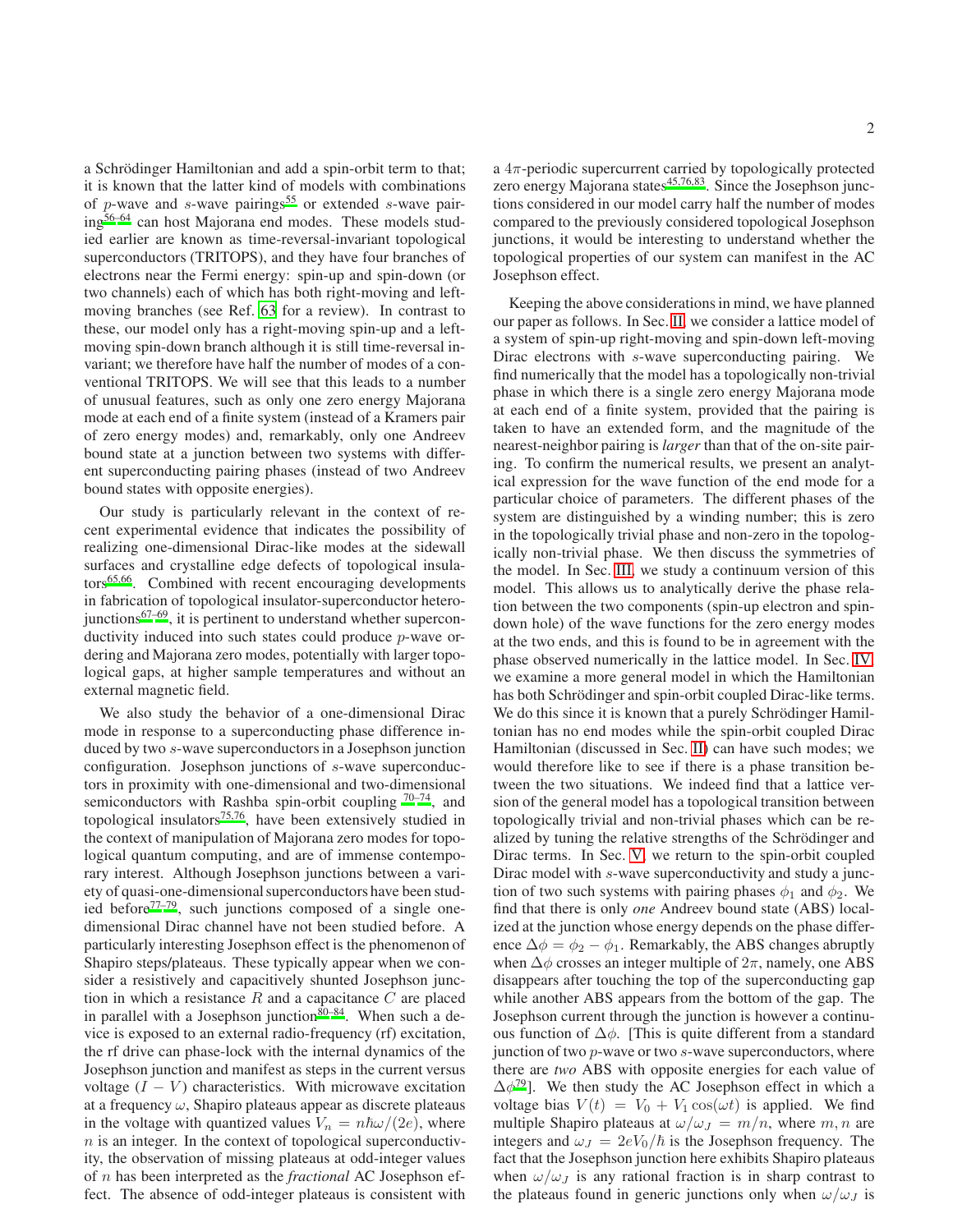an integer $80-82$  $80-82$ . Thus such plateaus distinguish these junctions from their standard s-wave counterparts. We conclude in Sec. [VI](#page-12-0) by summarizing our main results and discussing possible experimental realizations of our model.

Our main results can be summarized as follows. We show that a system of spin-orbit coupled Dirac electrons with swave superconductivity can have a topologically non-trivial phase where there is only one zero energy Majorana mode at each end. A winding number distinguishes between the topologically trivial and non-trivial phases. A more general model whose Hamiltonian has both Schrödinger and spinorbit coupled Dirac terms has a phase transition between topologically trivial and non-trivial phases depending on the relative strength of the Schrödinger and Dirac terms. A junction between two spin-orbit coupled Dirac systems with different s-wave superconducting phases with a phase difference  $\Delta \phi$ hosts a single ABS. The application of a voltage bias which has both a constant term  $V_0$  and a term which oscillates with frequency  $\omega$  shows Shapiro plateaus whenever the ratio between  $\omega$  and the Josephson frequency  $2eV_0/\hbar$  is a rational number.

#### <span id="page-2-0"></span>II. LATTICE MODEL

### A. Hamiltonian and energy spectrum

We consider a one-dimensional lattice system in which the electrons have a massless spin-orbit coupled Dirac-like Hamiltonian and are in proximity to an s-wave superconductor. (We will set the lattice spacing  $a = 1$ ; hence the wave number k introduced below will actually denote the dimensionless quantity ka. We will also set  $\hbar = 1$  unless mentioned otherwise). The proximity-induced superconducting pairing will be taken to have a spin-singlet form with strength  $\Delta_0$  for two electrons on the same site and  $\Delta_1$  for two electrons on nearest-neighbor sites (we will see below that the  $\Delta_1$  term is essential to have Majorana end modes). In terms of creation and annihilation operators, the Hamiltonian of this lattice system has the form

<span id="page-2-4"></span>
$$
H_{l} = \sum_{n} \left[ -\frac{i\gamma}{2} \left( c_{n\uparrow}^{\dagger} c_{n+1\uparrow} - c_{n+1\uparrow}^{\dagger} c_{n\uparrow} \right) \right. \\ \left. + \frac{i\gamma}{2} \left( c_{n\downarrow}^{\dagger} c_{n+1\downarrow} - c_{n+1\downarrow}^{\dagger} c_{n\downarrow} \right) \right. \\ \left. - \mu \left( c_{n\uparrow}^{\dagger} c_{n\uparrow} + c_{n\downarrow}^{\dagger} c_{n\downarrow} \right) \\ \left. + \Delta_{0} \left( c_{n\uparrow}^{\dagger} c_{n\downarrow}^{\dagger} + c_{n\downarrow} c_{n\uparrow} \right) \right. \\ \left. + \frac{\Delta_{1}}{2} \left( c_{n\uparrow}^{\dagger} c_{n+1\downarrow}^{\dagger} - c_{n\downarrow}^{\dagger} c_{n+1\uparrow}^{\dagger} \right) \right. \\ \left. + \frac{\Delta_{1}}{2} \left( c_{n+1\downarrow} c_{n\uparrow} - c_{n+1\uparrow} c_{n\downarrow} \right) \right]. \tag{1}
$$

The first two terms have the spin-orbit coupled Dirac form; in these terms, the signs of the hoppings (taken to be real) is opposite for spin-up and spin-down electrons. Next,  $\mu$  denotes the chemical potential, while  $\Delta_0$  and  $\Delta_1$  denote onsite and nearest-neighbor s-wave superconducting pairings re-

spectively. (We have assumed both  $\Delta_0$  and  $\Delta_1$  to be real. While  $\Delta_0$  can be taken to be real without loss of generality, we have taken  $\Delta_1$  also to be real for simplicity). It is convenient to replace the spin-down electron creation (annihilation) operators with spin-up hole annihilation (creation) operators. We will now define  $c_n = c_{n\uparrow}$  and  $d_n = c_{n\downarrow}^{\dagger}$ . We then have

$$
H_{l} = \sum_{n} \left[ -\frac{i\gamma}{2} \left( c_{n}^{\dagger} c_{n+1} - c_{n+1}^{\dagger} c_{n} \right) \right. \\ \left. + \frac{i\gamma}{2} \left( d_{n}^{\dagger} d_{n+1} - d_{n+1}^{\dagger} d_{n} \right) \right. \\ \left. - \mu \left( c_{n}^{\dagger} c_{n} - d_{n}^{\dagger} d_{n} \right) \right. \\ \left. + \Delta_{0} \left( c_{n}^{\dagger} d_{n} + d_{n}^{\dagger} c_{n} \right) \right. \\ \left. + \frac{\Delta_{1}}{2} \left( c_{n}^{\dagger} d_{n+1} + c_{n+1}^{\dagger} d_{n} \right) \right. \\ \left. + \frac{\Delta_{1}}{2} \left( d_{n+1}^{\dagger} c_{n} + d_{n}^{\dagger} c_{n+1} \right) \right]. \tag{2}
$$

To find the energy spectrum of this system, we consider the equations of motion. These are given by

<span id="page-2-3"></span>
$$
i\hbar \frac{dc_n}{dt} = [c_n, H_l]
$$
  
\n
$$
= -\frac{i\gamma}{2} (c_{n+1} - c_{n-1}) - \mu c_n
$$
  
\n
$$
+ \Delta_0 d_n + \frac{\Delta_1}{2} (d_{n+1} + d_{n-1}),
$$
  
\n
$$
i\hbar \frac{dd_n}{dt} = [d_n, H]
$$
  
\n
$$
= \frac{i\gamma}{2} (d_{n+1} - d_{n-1}) + \mu d_n
$$
  
\n
$$
+ \Delta_0 c_n + \frac{\Delta_1}{2} (c_{n+1} + c_{n-1}).
$$
 (3)

Taking the second-quantized operators to be of the form

<span id="page-2-5"></span>
$$
c_{k,n} \sim \alpha e^{i(kn - Et/\hbar)} f_k \text{ and } d_{k,n} \sim \beta e^{i(kn - Et/\hbar)} f_k,
$$
\n(4)

where  $\alpha$ ,  $\beta$  are numbers and  $f_k$  is the quasiparticle annihilation operator for the quasiparticle with momentum  $k$ , we obtain the Dirac-like eigenvalue equation

<span id="page-2-2"></span>
$$
h_k \begin{pmatrix} \alpha \\ \beta \end{pmatrix} = E \begin{pmatrix} \alpha \\ \beta \end{pmatrix},
$$
  
\n
$$
h_k = (\gamma \sin k - \mu) \tau^z + (\Delta_0 + \Delta_1 \cos k) \tau^x, (5)
$$

where  $\tau^{x,z}$  are Pauli matrices. This gives the energy spectrum

<span id="page-2-1"></span>
$$
E = \pm \sqrt{(\gamma \sin k - \mu)^2 + (\Delta_0 + \Delta_1 \cos k)^2}.
$$
 (6)

We see that the gap between the positive and negative energy bands vanishes if  $\sin k = \mu/\gamma$  and  $\cos k = -\Delta_0/\Delta_1$ . Hence the condition for the gap to close is given by

$$
\left(\frac{\mu}{\gamma}\right)^2 + \left(\frac{\Delta_0}{\Delta_1}\right)^2 = 1. \tag{7}
$$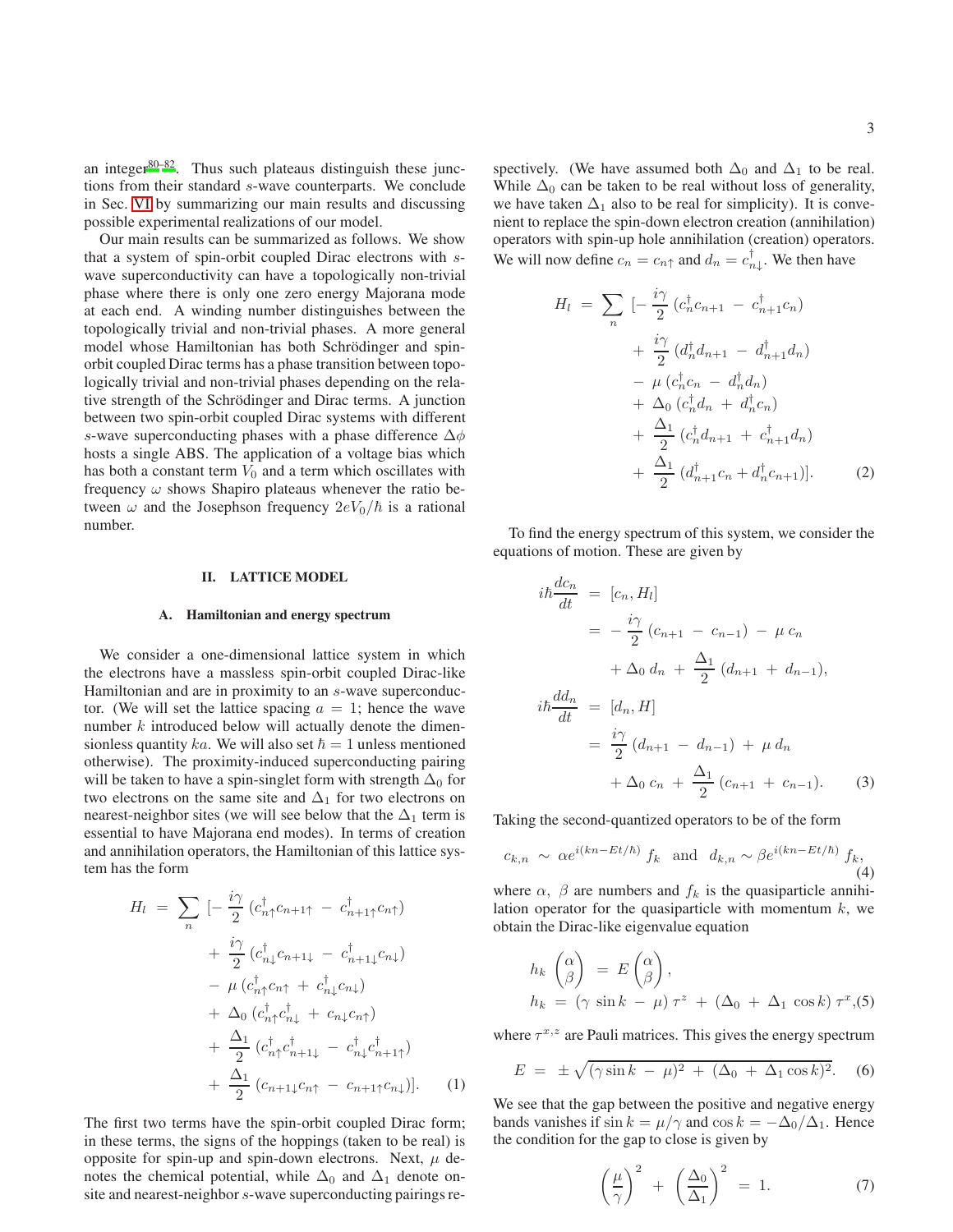The regions  $(\mu/\gamma)^2 + (\Delta_0/\Delta_1)^2 < 1$  and  $> 1$  correspond to topologically non-trivial and trivial phases respectively. Clearly, it is necessary for the ratios  $|\mu/\gamma|$  and  $|\Delta_0/\Delta_1|$  to be less than 1 in order to be in the topologically non-trivial phase.

We note here that for  $\Delta_0 = \Delta_1 = \mu = 0$ , the energy dispersion of the quasiparticles given by Eq. [\(6\)](#page-2-1) mimics the spectrum of the continuum Hamiltonian  $H_{1D} = -v\sigma^y p_x$  with the identification  $v \to \gamma$  and  $-\sigma^y \to \tau^z$ . Thus one has spindependent chiral electrons in the model. However, electrons of both chiralities are actually present in our model as must be the case with any lattice model; namely, electrons with  $k =$ 0 and  $k = \pi$  have opposite chiralities for a fixed  $\tau^z$  and v. However, as discussed at the end of Sec. [II B,](#page-3-0) we can choose the parameters  $\Delta_0$  and  $\Delta_1$  in such a way that the modes near  $k = \pi$  do not play a significant role.

Before ending this section, we would like to show some mappings between the momentum space Hamiltonians of our model and that of the Kitaev model<sup>[1](#page-14-0)</sup>. The Hamiltonian of the Kitaev model of spin-polarized electrons with p-wave superconducting pairing is given by

$$
H_K = \sum_{n} \left[ -\frac{g_1}{2} \left( c_n^{\dagger} c_{n+1} + c_{n+1}^{\dagger} c_n \right) - g_0 \, c_n^{\dagger} c_n \right. \\ \left. + \frac{g_2}{2} \left( c_n^{\dagger} c_{n+1}^{\dagger} + c_{n+1} c_n \right) \right]. \tag{8}
$$

If we go to momentum space and use the basis  $(c_k, c_{-k}^{\dagger})^T$ (where  $0 < k < \pi$ ), we obtain

<span id="page-3-1"></span>
$$
h_k = - (g_1 \cos k + g_0) \tau^z - g_2 \sin k \tau^y. \quad (9)
$$

(The ratio  $|g_0/g_1|$  must be less than 1 to be in the topologically non-trivial phase). It is clear that the two systems are quite different; our model involves both spin-up and spin-down electrons with s-wave superconducting pairing, while the Kitaev model has only a single spin (say, spin-up, and the spin label can therefore be ignored) and p-wave pairing. The two Hamiltonians look quite different in real space; further, our model has four independent parameters while the Kitaev model has three. Nevertheless, we find that if we set one of our parameters equal to zero, there are unitary transformations which relate  $h_k$  in Eq. [\(5\)](#page-2-2) to the one in Eq. [\(9\)](#page-3-1) as follows.

(i) If  $\mu = 0$ ,  $h_k$  in Eq. [\(5\)](#page-2-2) can be unitarily transformed to [\(9\)](#page-3-1) if we change  $\gamma \to g_2$ ,  $\Delta_0 \to g_0$  and  $\Delta_1 \to g_1$ .

(ii) If  $\Delta_0 = 0$ , Eq. [\(5\)](#page-2-2) can be transformed to [\(9\)](#page-3-1) if we shift the momentum  $k \to k - \pi/2$  and change  $\gamma \to g_1$ ,  $\mu \to g_0$  and  $\Delta_1 \rightarrow g_2$ .

These unitary transformations imply that our model should have features similar to those of the Kitaev model. In particular, we will see that both models have only one zero energy Majorana mode at each end of a system and both have a winding number as a topological invariant.

## <span id="page-3-0"></span>B. Numerical results, end modes and winding number

We now present numerical results for the case  $\mu = 0$ . Eq. [\(6\)](#page-2-1) then shows that the gap occurs when  $k = 0$  or  $\pi$ , and its magnitude is given by  $2|\Delta_1 + \Delta_0|$  and  $2|\Delta_1 - \Delta_0|$ respectively.

<span id="page-3-2"></span>

FIG. 1: Energy eigenvalues for a 500-site system with  $\mu = 0$ ,  $\Delta_0 = -2$ , and (a)  $\Delta_1 = 2.5$  and (b)  $\Delta_1 = 1.5$ . All energies are in units of  $\gamma$ . Figure (a) shows that there are two zero energy states when  $|\Delta_1| > |\Delta_0|$ , while figure (b) shows that there are no zero energy states when  $|\Delta_1| < |\Delta_0|$ .

Numerically solving for the energy spectrum for a lattice model with a finite number of sites and parameters  $\Delta_0$  and  $\Delta_1$ , we find that the energy dispersion is strikingly different in the two cases,  $|\Delta_0| > |\Delta_1|$  and  $|\Delta_0| < |\Delta_1|$ . We find that for  $|\Delta_1| < |\Delta_0|$ , there are no states with energies lying within the superconducting gap. But for  $|\Delta_1| > |\Delta_0|$ , we find two states with zero energy which lie at the opposite ends of the system. This is shown in Fig. [1](#page-3-2) for a 500-site system with  $\mu = 0$ ,  $\Delta_0 = -2$ , and  $\Delta_1 = 2.5$  and 1.5 (all in units of  $\gamma$ ) in figures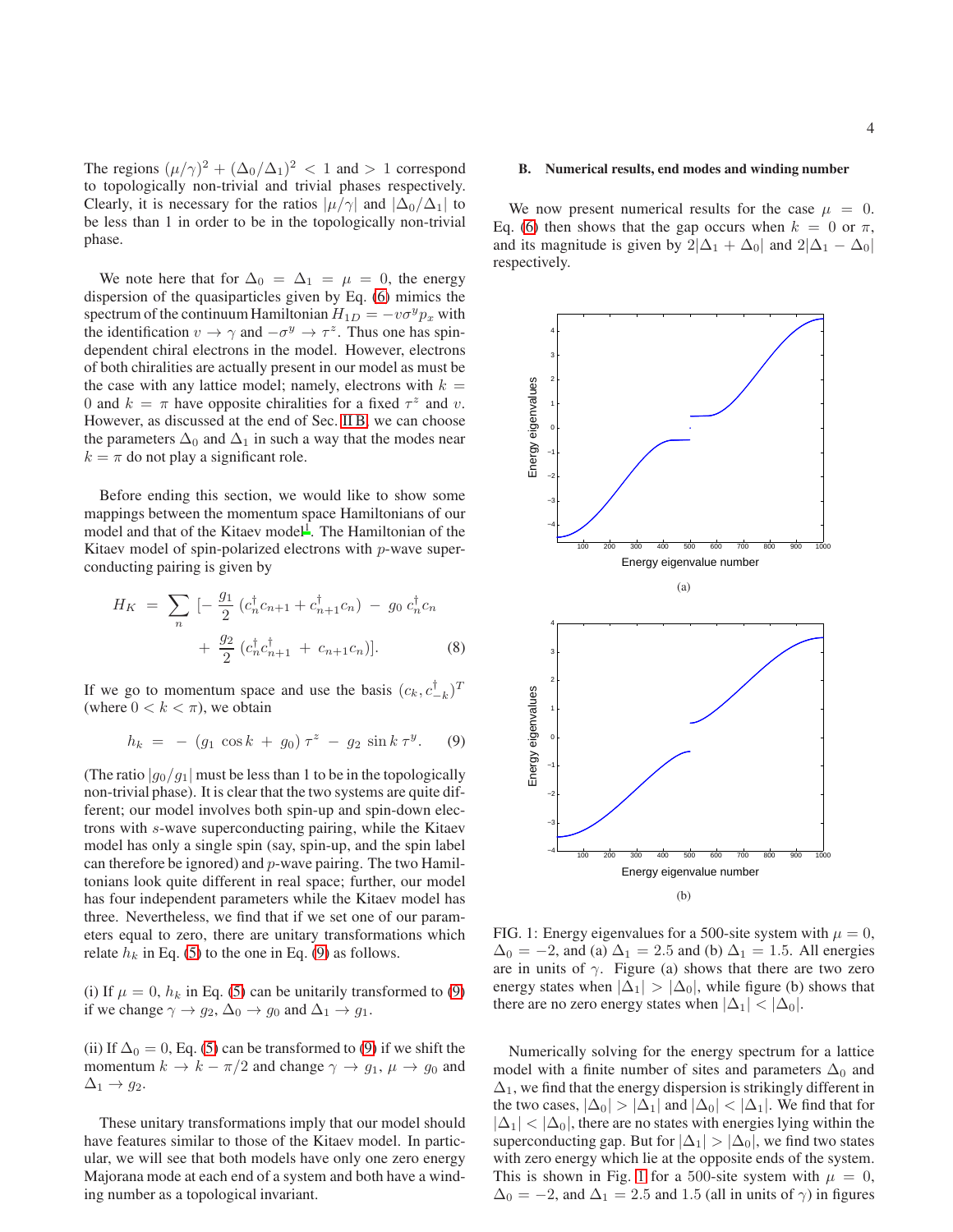(a) and (b) respectively. The  $x$ -axis of the figures go from 1 to 1000 since each site n of the lattice has two variables  $c_n$  and  $d_n$ ; hence there are 1000 states and 1000 energy levels. The energy eigenvalue number on the  $x$ -axis labels the energies in increasing order. (We have chosen a large enough number of sites so that if there are end modes, the hybridization between them is completely negligible and their energies will therefore be at zero energy exactly).

<span id="page-4-0"></span>

FIG. 2: IPRs for a 500-site system with  $\mu = 0$ ,  $\Delta_0 = -2$ , and (a)  $\Delta_1 = 2.5$  and (b)  $\Delta_1 = 1.5$ . All energies are in units of  $\gamma$ . In figure (a) where  $|\Delta_1| > |\Delta_0|$ , we see that two of the states have a much higher IPR (about 0.14) than all the other states (which are bulk states); the high IPR states correspond to the end modes. In figure (b) where  $|\Delta_1| < |\Delta_0|$ , all states have approximately the same IPR (about 0.0015), and they are all bulk states. (The two kinks visible in the figure have no physical significance).

To distinguish between localized and extended states, we calculate the inverse participation ratio (IPR) calculated for all the eigenstates of the Hamiltonian. For the  $j$ -eigenstate  $\psi_j$ , let  $\psi_{j,n}$  denote its *n*-th component, where *n* goes from 1

to  $2N$  (here N is the number of lattice sites, and the factor of 2 arises as each site has two variables,  $c_n$  and  $d_n$ ). The IPR for  $\psi_j$  is then defined as

$$
I_j = \sum_n |\psi_{j,n}|^4. \tag{10}
$$

An extended state will generally have a value of the IPR which decreases as the system size increases, whereas a localized state will have a finite IPR whose value does not change with the system size. Hence a plot of the IPR  $I_i$  versus j for a large system size enables us to find the localized states easily. This is shown in Fig. [2](#page-4-0) where the parameter values have been taken to be the same as in Fig. [1.](#page-3-2)

The system is said to be in a topologically non-trivial (trivial phase) if there are end modes (no end modes) respectively. The two phases can be distinguished from each other by a bulk topological invariant called the winding number. Since the Hamiltonian in Eq. [\(5\)](#page-2-2) has a form given by  $H(k) = a(k)\tau^z + b(k)\tau^x$ , where  $a(k) = \gamma \sin k - \mu$  and  $b(k) = \Delta_0 + \Delta_1 \cos k$ , we can consider a curve formed by points given by  $(a(k), b(k))$ . This forms a closed curve in two dimensions as k goes from 0 to  $2\pi$ . The winding number of this curve around the origin is defined as

<span id="page-4-2"></span>
$$
W = \frac{1}{2\pi} \int_0^{2\pi} dk \frac{a \partial b/\partial k - b \partial a/\partial k}{a^2 + b^2}.
$$
 (11)

This can be evaluated numerically for various values of  $\Delta_0$ and  $\Delta_1$ . We find numerically that for  $|\Delta_1| < |\Delta_0|$ , the winding number  $W = 0$  and we are in a topologically trivial phase. For  $|\Delta_1| > |\Delta_0|$ ,  $W = \pm 1$  and we are in a topologically nontrivial phase.

It is instructive to look at the Fourier transforms of the wave functions of the end modes. Given the wave function  $(c_n, d_n)$ of an end mode, we calculate the Fourier transforms  $(\tilde{c}_k, \tilde{d}_k)$ , and plot  $|\tilde{c}_k|^2 + |\tilde{d}_k|^2$  versus k. This is shown in Fig. [3](#page-5-0) for a 500-site system with  $\Delta_0 = -0.26$  and  $\Delta_1 = 0.3$  in units of γ; we have taken  $\mu = 0$  in Fig. [3](#page-5-0) (a) and  $\mu = 0.3$  in Fig. 3 (b). The locations and widths of the peaks in the two figures can be understood as follows. Since the end mode has zero energy, Eq.  $(6)$  implies that the momentum k should satisfy

<span id="page-4-1"></span>
$$
(\gamma \sin k - \mu)^2 + (\Delta_0 + \Delta_1 \cos k)^2 = 0. \tag{12}
$$

For  $\mu$ ,  $\Delta_0$ ,  $\Delta_1 \ll \gamma$ , the solution of Eq. [\(12\)](#page-4-1) is given by

$$
k \simeq \frac{\mu \pm i \left| \Delta_0 + \Delta_1 \right|}{\gamma}.
$$
 (13)

For the mode at the left end, the wave function  $c_n$ ,  $d_n \sim e^{ikn}$ should have the imaginary part of  $k$  positive so that the wave function goes to zero as  $n \to +\infty$ . Hence we must take  $k =$  $(\mu + i|\Delta_0 + \Delta_1|)/\gamma$ , implying that the wave function goes as  $e^{in(\mu+i|\Delta_0+\Delta_1|)/\gamma}$ . The Fourier transform of this has a peak at  $k = \mu/\gamma$  and a width equal to  $2|\Delta_0 + \Delta_1|/\gamma$ . This agrees with the locations and widths of the peaks that we see in Fig. [3.](#page-5-0)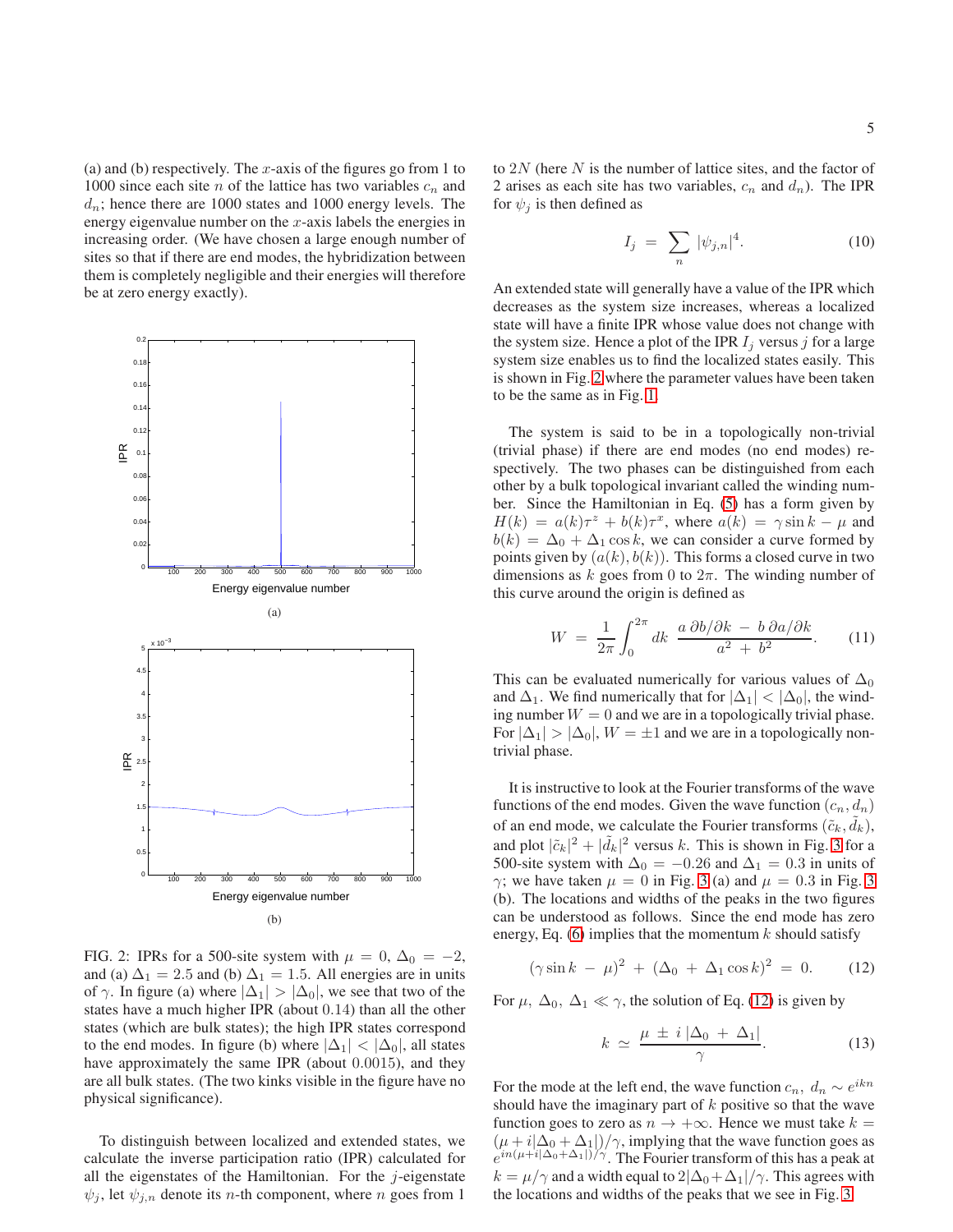<span id="page-5-0"></span>

FIG. 3: Absolute value squared of the Fourier transform,  $|\tilde{c}_k|^2 + |\tilde{d}_k|^2$ , of the wave function of the mode at the left end of a 500-site system with  $\Delta_0 = -0.26$  and  $\Delta_1 = 0.3$ . All energies are in units of  $\gamma$ . In (a),  $\mu = 0$  and the Fourier transform has a peak at  $k = 0$ . In (b),  $\mu = 0.3$  and the Fourier transform has a peak at  $k = 0.3$ . In both cases, the peak width at half maximum is about 0.08.

We would like to emphasize here that our model has only one zero energy mode at each end of a long system, in contrast to conventional TRITOPS which have a Kramers pair of zero energy modes at each end<sup>[56](#page-14-12)[–64](#page-14-13)</sup>. While we have shown this numerically above, we can also show this analytically for the special case corresponding to  $\mu = \Delta_0 = 0$ . We will look for zero energy modes localized near the left end of a semiinfinite system where the sites go as  $n = 0, 1, 2, \cdots$ . For zero energy, the left hand sides of Eqs. [\(3\)](#page-2-3) vanish; we then obtain the recursion relation

<span id="page-5-2"></span>
$$
\begin{pmatrix} c_{n+2} \\ d_{n+2} \end{pmatrix} = \frac{1}{\gamma^2 - \Delta_1^2} \begin{pmatrix} \gamma^2 + \Delta_1^2 & -i2\gamma\Delta_1 \\ i2\gamma\Delta_1 & \gamma^2 + \Delta_1^2 \end{pmatrix} \begin{pmatrix} c_n \\ d_n \end{pmatrix}
$$
(14)

for  $n \geq 1$ , and

<span id="page-5-1"></span>
$$
-i\gamma c_1 + \Delta_1 d_1 = 0,
$$
  
\n
$$
i\gamma d_1 + \Delta_1 c_1 = 0.
$$
 (15)

If  $\Delta_1 \neq \pm \gamma$ , Eq. [\(15\)](#page-5-1) gives  $c_1 = d_1 = 0$ ; Eq. [\(14\)](#page-5-2) then implies that  $c_n = d_n = 0$  for all odd values of n. Next, the eigenvalues of the matrix appearing on the right hand side of Eq. [\(14\)](#page-5-2) are given by  $(\gamma + \Delta_1)/(\gamma - \Delta_1)$  and  $(\gamma - \Delta_1)/(\gamma +$  $\Delta_1$ ). If  $\gamma$  and  $\Delta_1$  have the same sign the first eigenvalue is larger than 1 while the second eigenvalue is smaller than 1. To get a normalizable state, we must choose  $(c_n, d_n)^T$  to be the eigenstate corresponding to the second eigenvalue. This implies the unique solution

$$
\begin{pmatrix} c_n \\ d_n \end{pmatrix} = \left( \frac{\gamma - \Delta_1}{\gamma + \Delta_1} \right)^{n/2} \begin{pmatrix} 1 \\ -i \end{pmatrix}, \qquad (16)
$$

up to an overall normalization, where  $n = 0, 2, 4, \cdots$ . We have confirmed that this matches the numerical results for the zero energy mode at the left end of the system. (We note that our analytical solution for the end mode of a semi-infinite system has some similarities with the solutions discussed earlier for the end modes of a finite-sized Kitaev chain and some of its generalizations $48-52$  $48-52$ ).

Before ending this section, we would like to comment on the fermion doubling problem which generally plagues lattice models with a massless Dirac Hamiltonian<sup>[85](#page-15-14)</sup> and which does not appear in continuum models such as the one discussed in the next section. For instance, if we set  $\mu = \Delta_0 = \Delta_1 = 0$  in Eq. [\(5\)](#page-2-2), the energy given by  $\pm \gamma \sin k$  vanishes at both  $k = 0$ (which has a smooth continuum limit) and  $k = \pi$  (which does not have a smooth continuum limit). We may therefore worry that the end modes that we have found numerically may be artefacts of the lattice model and more specifically of fermion doubling. However, we find numerically that this is not so. If we choose  $\Delta_0$  and  $\Delta_1$  to have opposite signs and close to each other in magnitude, and  $\mu = 0$ , we see from Eq. [\(6\)](#page-2-1) that the superconducting gap vanishes at  $k = 0$  and not  $k = \pi$ . We then find that the absolute value squared of the Fourier transform,  $|\tilde{c}_k|^2 + |\tilde{d}_k|^2$ , of the wave function of the end modes is much larger around  $k = 0$  than around  $k = \pi$  (see Fig. [3\)](#page-5-0). Thus the doubled modes appearing near  $k = \pi$  do not contribute significantly to the end modes. Further, we will see in Sec. [III](#page-7-0) that the continuum model also has end modes, confirming that the modes near  $k = 0$  of the lattice model have a smooth continuum limit.

#### <span id="page-5-3"></span>C. Symmetries of the model

We would now like to discuss some of the symmetries of our model. It is convenient to separately discuss symmetries of the Schrödinger equations in Eqs.  $(3)$  which act on wave functions and symmetries of the Hamiltonian in Eq. [\(1\)](#page-2-4) which act on second-quantized operators.

We find that Eqs. [\(3\)](#page-2-3) have the following two symmetries. (i) Combination of  $t \rightarrow -t$  and particle-hole symmetry: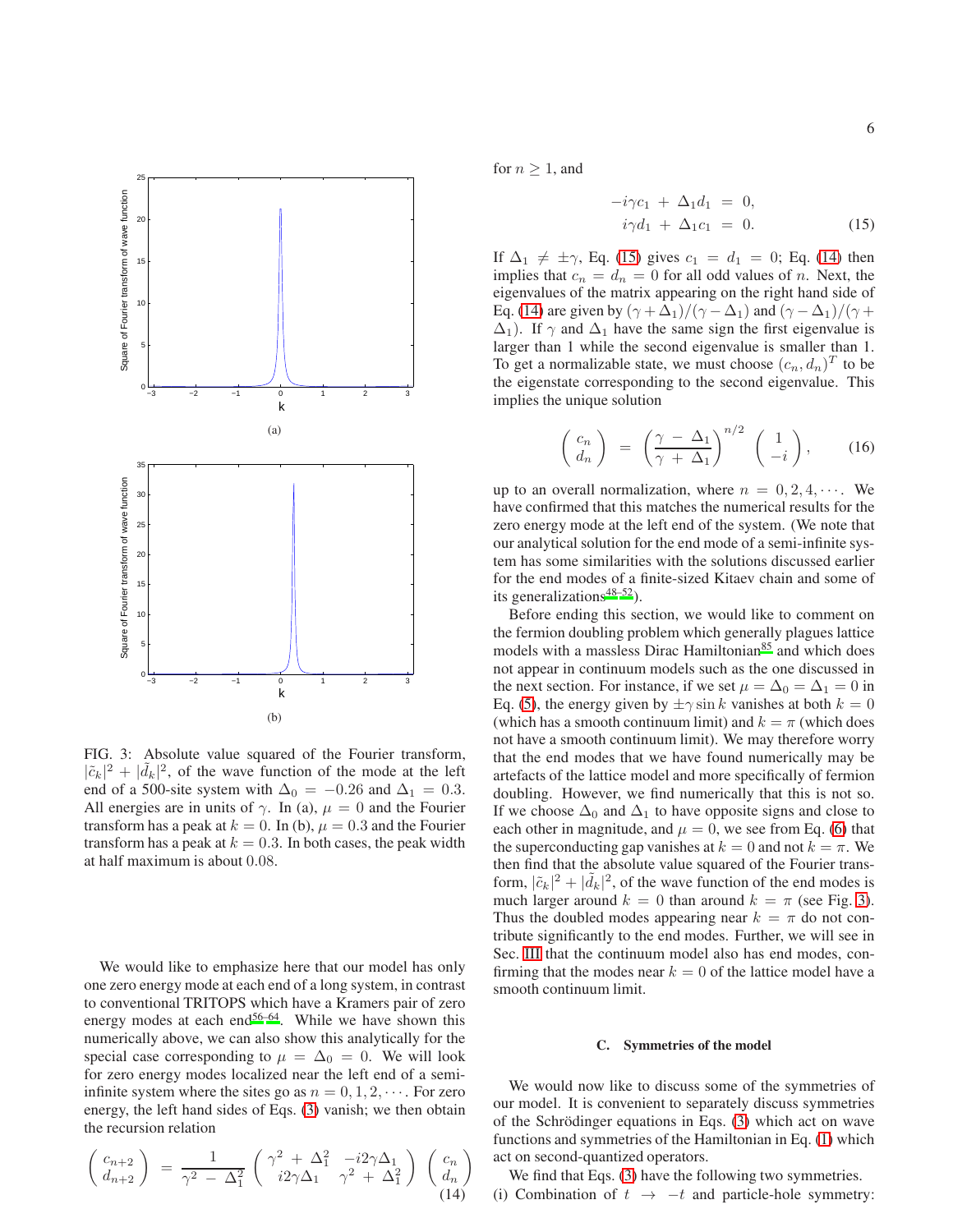Eqs. [\(3\)](#page-2-3) remain the same if we change  $t \to -t$ ,  $c_n \to d_n$ and  $d_n \rightarrow -c_n$ . (Note that we do *not* do complex conjugation). Hence, if there is a solution with wave function  $(c_n, d_n)$  and energy E, there will also be a solution with wave function  $(d_n, -c_n)$  and the opposite energy  $-E$  (since  $e^{-iEt/\hbar} \rightarrow e^{iEt/\hbar}$  under  $t \rightarrow -t$ ). The combination of these two symmetries, called chiral symmetry $86$ , explains why we have a winding number as a topological invariant.

(ii) Combination of complex conjugation,  $t \rightarrow -t$  and parity: Eqs. [\(3\)](#page-2-3) remain the same if we complex conjugate them, change  $t \to -t$ , and invert  $n \to -n$ . This implies that if there is a solution with wave function  $(c_n, d_n)$  and energy E, there will also be a solution with wave function  $(c_{-n}^*, d_{-n}^*)$  and the same energy E (since  $e^{-iEt/\hbar}$  remains the same under complex conjugation and  $t \rightarrow -t$ ).

These symmetries imply that if we take a finite-sized system and there is only one mode localized at, say, the left end, then its energy must be equal to zero (due to symmetry (i)), and there must also be a zero energy mode localized at the right end (due to symmetry (ii)). These agree with the numerical results presented in Sec. [II B.](#page-3-0)

Symmetry (i) also implies that if there is a zero energy mode at one end of a system, the expectation value of the charge in that mode, given by

<span id="page-6-3"></span>
$$
Q = -e \sum_{n} (|c_n|^2 - |d_n|^2)
$$
 (17)

(where  $-e$  is the electron charge), must be invariant under  $c_n \to d_n$  and  $d_n \to -c_n$ , and must therefore be equal to zero.

We now discuss the symmetries of the Hamiltonian in Eq. [\(1\)](#page-2-4). We find that there are two antiunitary symmetries.

(i) Time-reversal, i.e., spin-reversal and complex conjugation: Eq. [\(1\)](#page-2-4) remains the same if we transform  $c_{n\uparrow} \rightarrow c_{n\downarrow}, c_{n\downarrow} \rightarrow$  $-c_{n\uparrow}$ , and do complex conjugation. We note that the square of this transformation is equal to  $-1$ . The existence of this symmetry implies that the symmetry class of this system is  $\rm{DIII}^{86-88}.$  $\rm{DIII}^{86-88}.$  $\rm{DIII}^{86-88}.$ 

(ii) Combination of complex conjugation and parity: Eq. [\(1\)](#page-2-4) remains the same if we transform  $c_{n\uparrow} \rightarrow c_{-n\uparrow}$ ,  $c_{n\downarrow} \rightarrow c_{-n\downarrow}$ , and do complex conjugation. The square of this transformation is  $+1$ .

The symmetries discussed above can be broken in a variety of ways. A simple example is given by the case where the on-site superconducting pairing  $\Delta_0$  is complex, so that the corresponding terms in Eq. [\(1\)](#page-2-4) are given by  $\Delta_0 c_{n\uparrow}^{\dagger} c_{n\downarrow}^{\dagger}$  +  $\Delta_0^* c_{n\downarrow} c_{n\uparrow}$ ). We then find that both the symmetries given above are broken, although the combination of the two is still a symmetry (i.e., complex conjugate Eqs. [\(3\)](#page-2-3) and change  $c_n \to d_{-n}^*$  and  $d_n \to -c_{-n}^*$ ), implying that if there is a mode at the left end with energy  $E$ , there will be a mode at the right end with energy  $-E$ . Numerically, we indeed find that if  $\Delta_0$  is complex, the modes at the right and left ends generally have energies E and  $-E$  respectively, where  $E \neq 0$ . Further, Eq. [\(5\)](#page-2-2) has an additional term given by  $\text{Im}(\Delta_0)\tau^y$ . Hence the Hamiltonian now has a combination of three Pauli matrices, i.e., Hamiltonian  $H(k) = a(k)\tau^z + b(k)\tau^x + e(k)\tau^y$ . As a function of k,  $(a(k), b(k), e(k))$  defines a closed curve in

three dimensions, instead of two dimensions. Hence it is no longer possible to define a winding number.

We can analytically find the energies of the end modes when  $\Delta_0$  is complex as follows. We first take  $\Delta_0$  to be real. We then know that Eqs. [\(3\)](#page-2-3), which we can re-write as

<span id="page-6-0"></span>
$$
-\frac{i\gamma}{2}(c_{n+1} - c_{n-1}) - \mu c_n
$$
  
+  $\Delta_0 d_n + \frac{\Delta_1}{2}(d_{n+1} + d_{n-1}) = Ec_n,$   

$$
\frac{i\gamma}{2}(d_{n+1} - d_{n-1}) + \mu d_n
$$
  
+  $\Delta_0 c_n + \frac{\Delta_1}{2}(c_{n+1} + c_{n-1}) = Ed_n,$  (18)

has solutions at the ends with  $E = 0$ . Further, we will see in Sec. [III](#page-7-0) that if  $\gamma > 0$ , the mode at the left end has  $d_n =$  $-ic_n$  while the mode at the right end has  $d_n = ic_n$ . This implies that for  $E = 0$ , the two equations in [\(18\)](#page-6-0) reduce to the equations

<span id="page-6-1"></span>
$$
-\frac{i\gamma}{2}(c_{n+1} - c_{n-1}) - \mu c_n
$$
  
\n
$$
\mp i \Delta_0 c_n \mp i \frac{\Delta_1}{2}(c_{n+1} + c_{n-1}) = 0,
$$
  
\n
$$
\frac{i\gamma}{2}(d_{n+1} - d_{n-1}) + \mu d_n
$$
  
\n
$$
\pm i \Delta_0 d_n \pm i \frac{\Delta_1}{2}(c_{n+1} + c_{n-1}) = 0,
$$
 (19)

where the upper (lower) signs in both the equations hold for the left (right) end modes respectively. Now, suppose that  $\Delta_0$ is complex; let us denote it by  $\tilde{\Delta}_0$  to distinguish it from the real  $\Delta_0$  in Eq. [\(19\)](#page-6-1). Since the modes at the left (right) ends satisfy  $d_n = \mp i c_n$  respectively, we obtain the equations

<span id="page-6-2"></span>
$$
-\frac{i\gamma}{2}(c_{n+1} - c_{n-1}) - \mu c_n
$$
  
\n
$$
\mp i \tilde{\Delta}_0 c_n \mp i \frac{\Delta_1}{2}(c_{n+1} + c_{n-1}) = Ec_n
$$
  
\n
$$
\frac{i\gamma}{2}(d_{n+1} - d_{n-1}) + \mu d_n
$$
  
\n
$$
\pm i \tilde{\Delta}_0^* d_n \pm i \frac{\Delta_1}{2}(c_{n+1} + c_{n-1}) = Ed_n.
$$
 (20)

We now observe that Eqs. [\(20\)](#page-6-2) can be mapped to Eqs. [\(19\)](#page-6-1) if we replace  $\text{Re}(\tilde{\Delta}_0) \rightarrow \tilde{\Delta}_0$  and  $E \rightarrow \pm \text{Im}(\tilde{\Delta}_0)$ , where the  $\pm$ hold for the left (right) end modes respectively. We thus conclude that when the on-site pairing  $\Delta_0$  becomes complex, the wave functions  $(c_n, d_n)$  of the end modes do not change (if we do not change the value of  $\text{Re}(\Delta_0)$ , but their energies change from zero to  $\pm \text{Im}(\Delta_0)$  at the left (right) ends respectively. Interestingly, the fact that the wave functions of the end modes do not change when  $\Delta_0$  becomes complex implies that the expectation values of the charge (defined in Eq. [\(17\)](#page-6-3)) remain equal to zero even though their energies become non-zero.

Figures [4](#page-7-1) (a) and (b) show the effect of symmetry breaking on the end mode energies of a 500-site system with  $\mu = 0$  and  $\Delta_1 = 0.3$ . In Fig. [4](#page-7-1) (a),  $\Delta_0 = -0.26$  is real and each end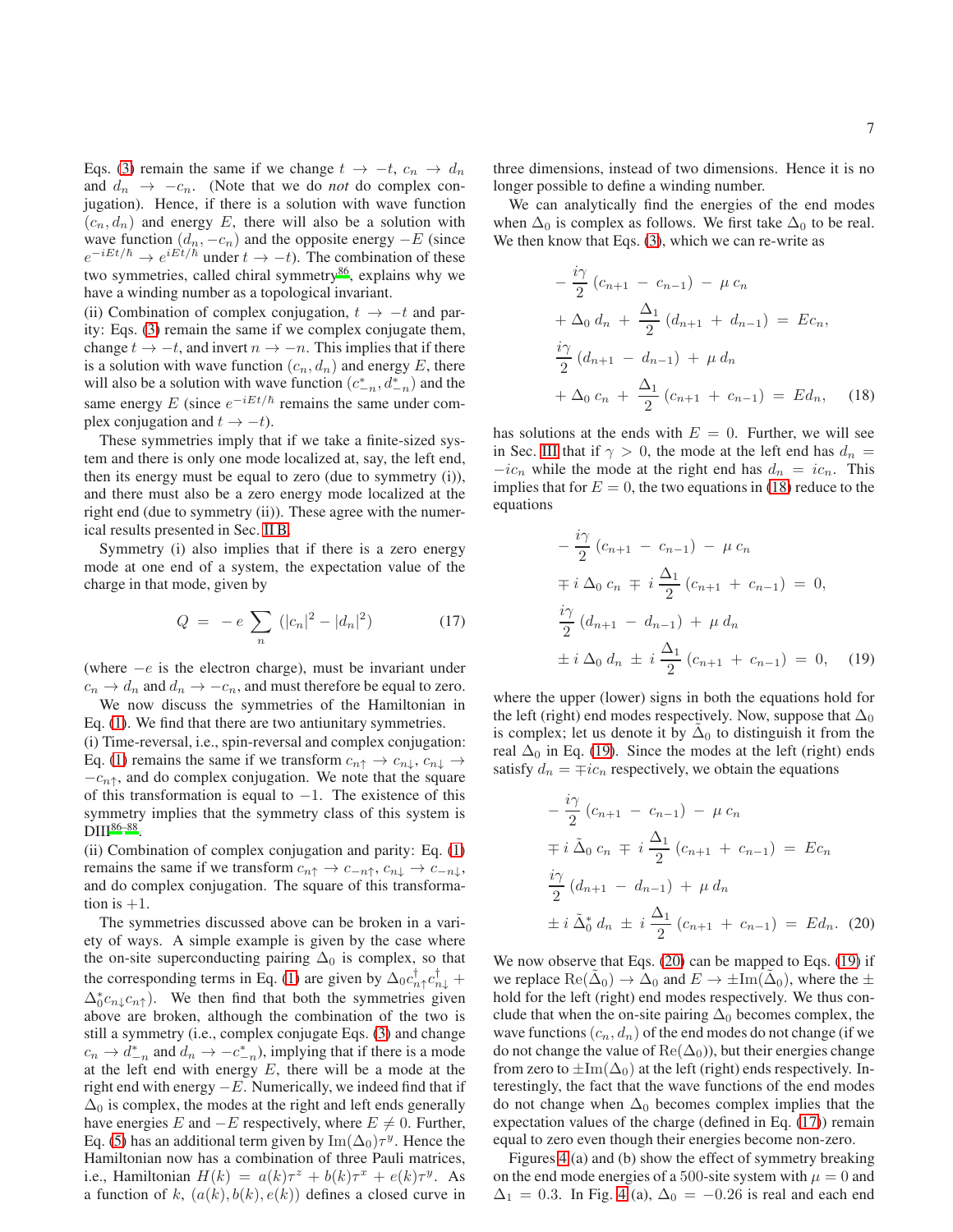has a zero energy mode. In Fig. [4](#page-7-1) (b),  $\Delta_0 = -0.26e^{i\pi/50}$  is complex, and the end modes have energies −0.0163 (left end) and 0.0163 (right end). We note that these values agree with  $\pm \text{Im}(\Delta_0)$  respectively. (All energies are in units of  $\gamma$ ).

<span id="page-7-1"></span>

FIG. 4: Enlarged view of energy eigenvalues close to zero for a 500-site system with  $\mu = 0$ , and  $\Delta_1 = 0.3$ . In (a),  $\Delta_0 = -0.26$  is real and each end has a zero energy mode. The superconducting gap is 0.081. In (b),  $\Delta_0 = -0.26e^{i\pi/50}$ is complex, and the left (right) end has a mode with energy  $-0.0163$  (+0.0163) respectively. The superconducting gap is 0.088. All energies are in units of  $\gamma$ .

### <span id="page-7-0"></span>III. CONTINUUM MODEL

We now consider a continuum model for a system with spin-orbit coupled Dirac Hamiltonian and an s-wave superconducting pairing which is a complex number. The continuum Hamiltonian is given by

<span id="page-7-2"></span>
$$
H_c = \int dx \left[ -i\gamma \left( c^{\dagger} \partial_x c - d^{\dagger} \partial_x d \right) + \Delta e^{i\phi} c^{\dagger} d + \Delta e^{-i\phi} d^{\dagger} c \right], \quad (21)
$$

where  $\gamma$  denotes the velocity. (We have assumed  $\mu = 0$  for simplicity). Note that the unlike the lattice model which has two different pairing parameters  $\Delta_0$  and  $\Delta_1$ , a continuum model can only have one parameter ∆. We saw in Sec. [II](#page-2-0) that if  $\Delta_0$  and  $\Delta_1$  have opposite signs and are close to each other in magnitude, the long-distance properties of the lattice model are dominated by modes with momenta close to  $k = 0$ . The form of the Hamiltonian in Eq. [\(5\)](#page-2-2) then implies that the pairing  $\Delta$  in the continuum model is related to the pairings  $\Delta_0$ ,  $\Delta_1$  in the lattice model as

$$
\Delta = \Delta_0 + \Delta_1. \tag{22}
$$

Assuming the form in Eq. [\(4\)](#page-2-5), Eq. [\(21\)](#page-7-2) leads to the equation

$$
\begin{pmatrix} -i\gamma \partial_x & \Delta e^{i\phi} \\ \Delta e^{-i\phi} & i\gamma \partial_x \end{pmatrix} \begin{pmatrix} \alpha \\ \beta \end{pmatrix} = E \begin{pmatrix} \alpha \\ \beta \end{pmatrix}.
$$
 (23)

This gives the energy spectrum

<span id="page-7-4"></span>
$$
E = \pm \sqrt{\Delta^2 + \gamma^2 k^2}.
$$
 (24)

This has a gap from  $-\Delta$  to  $+\Delta$ . In the rest of this section, we will set  $\phi = 0$  and  $\Delta > 0$ . This can be done without loss of generality since we can absorb the phase  $e^{i\phi}$  in d in Eq. [\(21\)](#page-7-2).

<span id="page-7-3"></span>
$$
\Delta e^{i\phi}
$$

FIG. 5: Schematic picture of a semi-infinite system terminated on the left at  $x = 0$ . The s-wave pairing  $\Delta e^{i\phi}$  is indicated.

This system has the same symmetries as discussed in Sec. [II C.](#page-5-3) Namely, the equations of motion remain invariant under under (i)  $t \to -t$ ,  $c(x) \to d(x)$ , and  $d(x) \to -c(x)$ ), and (ii)  $t \to -t$ ,  $c(x) \to c^*(-x)$ , and  $d(x) \to d^*(-x)$ ).

To study a localized mode which can appear at one end of the system, we now consider a semi-infinite system which is terminated at the left end, at  $x = 0$ . The system goes from  $x = 0$  to  $\infty$  as indicated in Fig. [5.](#page-7-3) To obtain a localized state whose energy lies within the superconducting gap,  $-\Delta < E < \Delta$ , we require a wave function which decays as  $x$  increases. Hence the wave number  $k$  appearing in Eq. [\(24\)](#page-7-4) must have the form  $k = (i/|\gamma|)\sqrt{\Delta^2 - E^2}$ .

Next, we impose the condition that the probability current J must be zero at  $x = 0$ . We can derive an expression for J by defining the probability density  $\rho = c^{\dagger}c + d^{\dagger}d$  and demanding that the equations of motion must lead to the equation of continuity,  $\partial_t \rho + \partial_x J = 0$ . This gives  $J = \gamma (c^{\dagger} c - d^{\dagger} d)$ . We must therefore have  $c^{\dagger}c - d^{\dagger}d = 0$  at  $x = 0$ . The general solution to this is  $d = e^{i\theta}c$ , where  $\theta$  can be an arbitrary real parameter. However, the symmetry (i) mentioned above implies that we must have  $e^{i\theta} = \pm i$ , i.e.,  $\theta = \pm \pi/2$ . Substituting this in the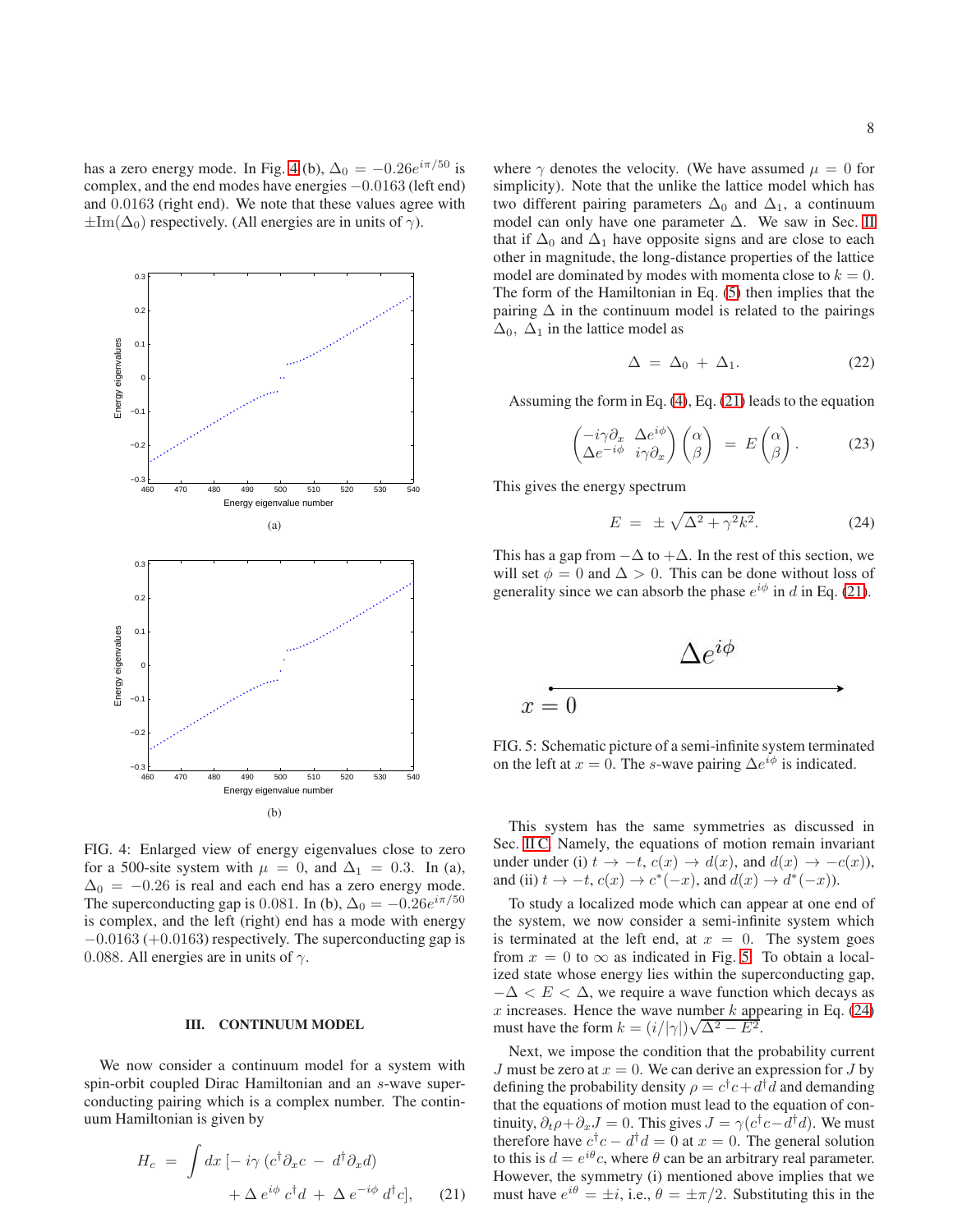equations of motion, we obtain

$$
\frac{E - i \operatorname{sgn}(\gamma)\sqrt{\Delta^2 - E^2}}{\Delta} = e^{i\theta}, \tag{25}
$$

where  $\theta$  is  $-\pi/2$  if  $\gamma > 0$  and  $\pi/2$  if  $\gamma < 0$ , and  $sgn(\gamma)$ denotes the sign of  $\gamma$ . In either case, we have  $E = 0$ .

Similarly, for a system terminated at the right end, with  $x$ decreasing as we go away from the end and into the system, we find that we must choose  $k = -(i/|\gamma|)\sqrt{\Delta^2 - E^2}$ . We now find that the allowed values of  $\theta$  are  $\pi/2$  if  $\gamma > 0$  and  $-\pi/2$  if  $\gamma < 0$ .

These conditions on  $\theta$  give the relation between the two components of the wave function as  $\beta = \mp i\alpha$  at the left (right) ends respectively, if  $\gamma > 0$ . We find numerically that the end modes of the lattice model indeed have  $E = 0$  and their wave functions satisfy the relations given above. We note here that the phase relation between the two components holds for all values of  $x$ , not just at the two ends. Namely, the mode localized at the left (right) end has  $\beta(x) = \pm i\alpha(x)$  for all x.

### <span id="page-8-0"></span>IV. GENERAL MODEL WITH BOTH DIRAC AND SCHRÖDINGER TERMS

In this section we will consider a more general model in which the Hamiltonian is a combination of a spin-orbit coupled Dirac Hamiltonian, a Schrödinger Hamiltonian, and an swave superconducting pairing. The motivation for this study is as follows. We know that in the presence of s-wave superconducting pairing, a purely Schrödinger Hamiltonian without a spin-orbit coupling term has no zero energy end modes, while a purely Dirac Hamiltonian with a spin-orbit coupled form does have such modes. We therefore want to know how a transition between the two phases occurs when going from one limit to the other.

We will take the total continuum Hamiltonian to be

<span id="page-8-1"></span>
$$
H_c = \int dx \left[ -i\gamma \left( c^{\dagger} \partial_x c - d^{\dagger} \partial_x d \right) \right. \left. - \frac{\epsilon \hbar^2}{2m} \left( c^{\dagger} \partial_x^2 c - d^{\dagger} \partial_x^2 d \right) \right. \left. - \epsilon \mu \left( c^{\dagger} c - d^{\dagger} d \right) \right. \left. + \Delta c^{\dagger} d + \Delta d^{\dagger} c \right], \tag{26}
$$

where we have chosen the pairing  $\Delta$  to be real. In Eq. [\(26\)](#page-8-1),  $\epsilon$  is a tuning parameter: for  $\epsilon = 0$ , we recover the Dirac Hamiltonian studied earlier, while for  $\epsilon = 1$ , we obtain a Schrödinger Hamiltonian along with a spin-orbit interaction with strength  $\gamma$ . (In momentum space, the non-superconducting part of the Hamiltonian in Eq. [\(26\)](#page-8-1) is given, in terms of spin-up and spindown fields c and  $d^{\dagger}$ , as  $\epsilon(\hbar^2 k^2/(2m) - \mu)\vec{I} + \gamma \vec{k} \sigma^z$ , where  $I$  is the identity matrix).

Given the probability density  $\rho = c^{\dagger}c + d^{\dagger}d$ , the equations

of motion and continuity imply that the current is

$$
J = -\frac{i\epsilon\hbar}{2m} (c^{\dagger}\partial_x c - \partial_x c^{\dagger} c - d^{\dagger}\partial_x d + \partial_x d^{\dagger} d) + \gamma (c^{\dagger}c - d^{\dagger}d).
$$
 (27)

For a semi-infinite system which goes from  $x = 0$  to  $\infty$ , we have to impose the condition  $J = 0$  at  $x = 0$  for all the modes. For  $\epsilon = 0$ , we saw above that the general condition which gives zero current at  $x = 0$  is  $c = e^{i\theta}d$ . However, for  $\epsilon = 1$  and  $\gamma = 0$ , we know that the usual condition at a hard wall is given by  $c = 0$  and  $d = 0$ . This is not the most general possible condition which gives zero current for the Schrödinger Hamiltonian $89,90$  $89,90$ . However we always require two conditions unlike the case of the Dirac Hamiltonian where we need only one condition ( $c = e^{i\theta} d$ ). When both  $\epsilon$  and  $\gamma$ are non-zero, it is therefore not obvious what condition should be imposed on c, d and their derivatives at  $x = 0$ .

We therefore turn to a lattice version of this model. The Hamiltonian for such a model is obtained by adding the following

$$
\delta H_l = -\frac{g}{2} \sum_n \left[ c_{n\uparrow}^\dagger c_{n+1\uparrow} + c_{n\downarrow}^\dagger c_{n+1\downarrow} + \text{H.c.} \right] (28)
$$

to the Hamiltonian given in Eq. [\(1\)](#page-2-4). The eigenvalue equation therefore changes from Eq. [\(5\)](#page-2-2) to

$$
[(\gamma \sin k - g \cos k - \mu)\tau^z + (\Delta_0 + \Delta_1 \cos k)\tau^x] \begin{pmatrix} \alpha \\ \beta \end{pmatrix}
$$
  
=  $E\begin{pmatrix} \alpha \\ \beta \end{pmatrix}$ , (29)

which gives

<span id="page-8-2"></span>
$$
E = \pm \sqrt{(\gamma \sin k - g \cos k - \mu)^2 + (\Delta_0 + \Delta_1 \cos k)^2}.
$$
\n(30)

We now consider what happens if the parameters  $\gamma$ ,  $\mu$ ,  $\Delta_0$ and  $\Delta_1$  are held fixed and g is varied. Eq. [\(30\)](#page-8-2) implies that the energy gap will be zero if there is a value of k where  $\gamma \sin k$  $g \cos k - \mu = 0$  (which requires  $\sqrt{\gamma^2 + g^2} > |\mu|$ ) and  $\Delta_0$  +  $\Delta_1 \cos k = 0$ . The second condition requires  $|\Delta_0/\Delta_1| \leq 1$ . Using this in the first condition then implies that the energy gap will be zero at  $g = g_{\pm}$  where

<span id="page-8-3"></span>
$$
g_{\pm} = \frac{\mu \Delta_1}{\Delta_0} \pm \gamma \sqrt{\left(\frac{\Delta_1}{\Delta_0}\right)^2 - 1}.
$$
 (31)

Numerically, we find that if  $(\Delta_0/\Delta_1)^2 < 1$  and g lies between the values  $g_{\pm}$  given in Eq. [\(31\)](#page-8-3), the system lies in a topologically non-trivial phase and there is a zero energy mode at each end of a finite-sized system. But if  $q$  lies outside this range, there are no end modes. We find that this also agrees with a winding number calculation. Defining  $a(k) = \gamma \sin k - g \cos k - \mu$  and  $b(k) = \Delta_0 + \Delta_1 \cos k$ , we find that the winding number defined in Eq. [\(11\)](#page-4-2) is  $\pm 1$ if  $g<sub>-</sub> < g < g<sub>+</sub>$  (consistent with a topologically non-trivial phase) and is zero outside this range (giving a topologically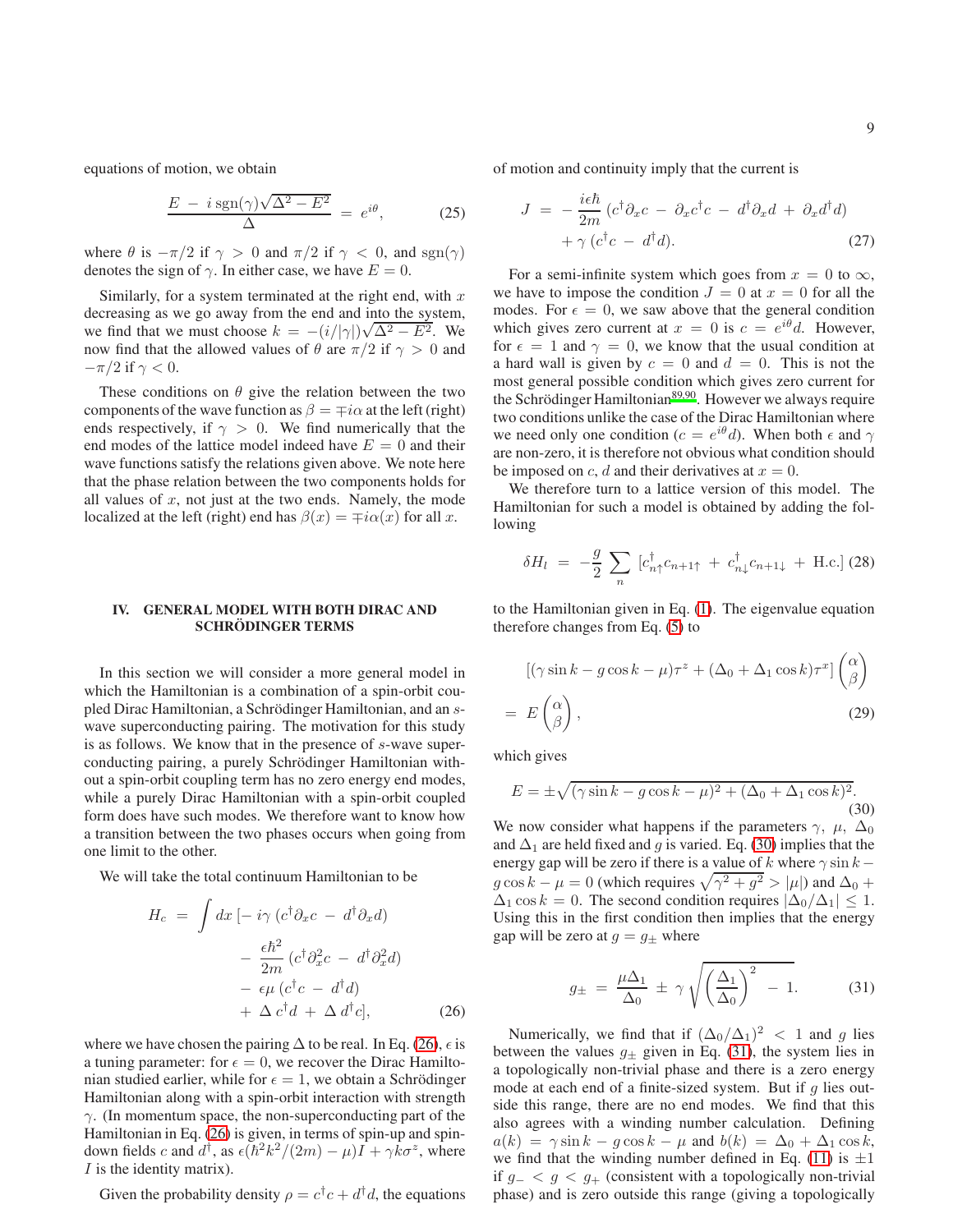trivial phase). The model therefore hosts two topological transitions between these phases at  $g = g_{\pm}$ .

Finally, we note that the equations of motion for the model defined above have the same two symmetries that we discussed in Sec. [II C.](#page-5-3) This explains why the end modes have zero energy.

## <span id="page-9-0"></span>V. JOSEPHSON EFFECTS FOR TWO SUPERCONDUCTING SYSTEMS WITH DIFFERENT PHASES

### A. Andreev bound states at a Josephson junction

<span id="page-9-1"></span>

FIG. 6: Schematic picture of a junction between two s-wave superconductors with pairings  $\Delta e^{i\phi_1}$  ( $\Delta e^{i\phi_2}$ ) for  $x < 0$  (> 0) respectively. The junction at  $x = 0$  has a  $\delta$ -function barrier with strength  $\lambda$ .

In this section, we will study the ABS and the Josephson current between two superconducting systems in which the swave pairings have different phases. We first consider a continuum model. We will take the magnitudes of the two pairings (and hence the superconducting gaps) to be equal, and their phases to be  $\phi_1$  and  $\phi_2$ . Further, the two systems will be taken to be separated by a  $\delta$ -function potential barrier with strength  $\lambda$  located at  $x = 0$ . A schematic picture of the system is shown in Fig. [6.](#page-9-1) The continuum Hamiltonians on the two sides of  $x = 0$  are given by

<span id="page-9-2"></span>
$$
H_{c1} = \int_{-\infty}^{0} dx \left[ -i\gamma \left( c^{\dagger} \partial_{x} c - d^{\dagger} \partial_{x} d \right) \right. \\ \left. + \Delta e^{i\phi_{1}} c^{\dagger} d + \Delta e^{-i\phi_{1}} d^{\dagger} c \right],
$$

$$
H_{c2} = \int_{0}^{\infty} dx \left[ -i\gamma \left( c^{\dagger} \partial_{x} c - d^{\dagger} \partial_{x} d \right) \right. \\ \left. + \Delta e^{i\phi_{2}} c^{\dagger} d + \Delta e^{-i\phi_{2}} d^{\dagger} c \right], \tag{32}
$$

where  $H_{c1}$  ( $H_{c2}$ ) is the Hamiltonian on the left (right) of the  $\delta$ -function barrier respectively.

The equations of motion following from Eqs. [\(32\)](#page-9-2), along with a time-dependence of c and d of the form  $e^{-iEt/\hbar}$ , take the form

<span id="page-9-3"></span>
$$
-i\gamma \partial_x c + \Delta e^{i\phi_i} d = E c,
$$
  
\n
$$
i\gamma \partial_x d + \Delta e^{-i\phi_i} c = E d,
$$
\n(33)

where  $\phi_i = \phi_1$  ( $\phi_2$ ) for  $x < 0$  ( $> 0$ ) respectively. Complex conjugating the above equations implies that there is a symmetry under

$$
\phi_i \to \pi - \phi_i \quad \text{and} \quad E \to -E. \tag{34}
$$

Eqs. [\(33\)](#page-9-3) imply the energy dispersion  $E =$  $\pm \sqrt{\Delta^2 + \gamma^2 k^2}$ , and the second-quantized operators have the form

$$
c_k(x) = e^{i(kx - Et)} f_k,
$$
  
\n
$$
d_k(x) = \frac{E - \gamma k}{\Delta} e^{i(kx - Et) - i\phi} f_k.
$$
\n(35)

To find the ABS, the wave number  $k$  has to be chosen in such a way that the wave functions decay away from the  $\delta$ -potential, towards  $x \to \pm \infty$  on the two sides. From this condition we obtain

<span id="page-9-6"></span>
$$
k_1 = -\frac{i}{\gamma} \sqrt{\Delta^2 - E^2} \quad \text{on the left,}
$$
  
and 
$$
k_2 = \frac{i}{\gamma} \sqrt{\Delta^2 - E^2} \quad \text{on the right.}
$$
 (36)

The boundary condition at  $x = 0$  takes the form

<span id="page-9-4"></span>
$$
c(x = 0+) = e^{-i\lambda/\gamma} c(x = 0-),
$$
  
\n
$$
d(x = 0+) = e^{-i\lambda/\gamma} d(x = 0-).
$$
\n(37)

(We recall that for a Hamiltonian of the Dirac form, a  $\delta$ function potential leads to a discontinuity in the wave function. This is unlike a Hamiltonian of the Schrödinger form where a  $\delta$ -function gives a discontinuity in the first derivative of the wave function). Since the phase jumps across  $x = 0$  are equal for c and d, we will see that the  $\delta$ -potential has no effect on expressions for quantities like the energy spectrum and hence the Josephson current. Using the boundary condition in Eq. [\(37\)](#page-9-4), we can find the value of the ABS energy. We find that the energy depends only on the phase difference  $\phi_2 - \phi_1$ and has the form

<span id="page-9-5"></span>
$$
E = -\Delta \operatorname{sgn}(\gamma) \cos \left( \frac{[\phi_2 - \phi_1]}{2} \right), \quad (38)
$$

where we define the function  $[\phi_2 - \phi_1] = \phi_2 - \phi_1$  modulo 2π. Namely, it is a periodic function of  $\phi_2 - \phi_1$  with period  $2\pi$ , and it lies in the range  $0 < [\phi_2 - \phi_1] < 2\pi$ . (If  $\phi_2 - \phi_1$ ) is exactly equal to a multiple of  $2\pi$ , there is, strictly speaking, no ABS since such the energy of such a state must satisfy  $-\Delta < E < \Delta$ ). According to Eq. [\(38\)](#page-9-5), when  $\phi_2 - \phi_1$  approaches a multiple of  $2\pi$ , the energy of the ABS approaches  $\pm \Delta$ . Eqs. [\(36\)](#page-9-6) then implies that the decay length of the ABS diverges as  $\gamma/\sqrt{\Delta^2 - E^2}$ ; hence the ABS becomes indistinguishable from the bulk states. Figure [7](#page-10-0) shows the ABS energy E in units of  $\Delta$  (red solid curve) as a function of  $\phi_2 - \phi_1$ , taking  $\gamma > 0$ . We see that as  $\phi_2 - \phi_1$  crosses a multiple of  $2\pi$ , an ABS disappears after touching the top of the superconducting gap and a different ABS appears from the bottom of the gap.

We thus find the peculiar result that there is only one ABS for each value of  $\phi_2 - \phi_1$ . One way of understanding why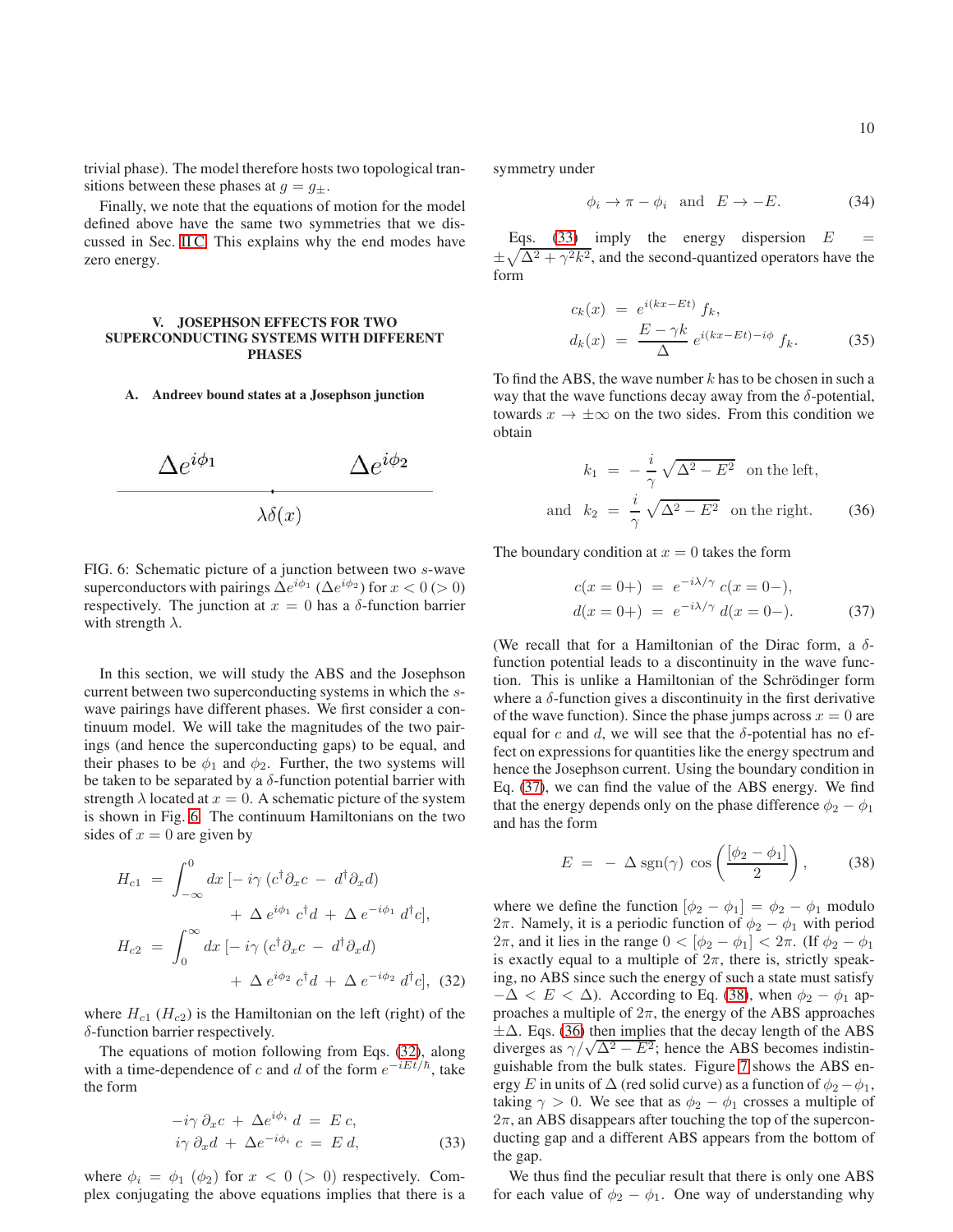there is only one ABS instead of two is to note that in our model, there are only right-moving spin-up and left-moving spin-down electrons. The ABS is formed by a right-moving spin-up electron which moves from the left superconductor towards the junction and gets reflected as a left-moving spindown hole; alternatively, a left-moving spin-down electron moves from the right superconductor towards the junction and gets reflected as a right-moving spin-up hole.

The appearance of a single ABS with the energy given in Eq. [\(38\)](#page-9-5) is consistent with a particle-hole transformation in which we transform  $c \to d$  and  $d \to -c$ . This transforms our system to a different one in which the phases  $\phi_1$  and  $\phi_2$ have the opposite signs and whose Hamiltonian also has the opposite sign. Hence all the energy levels (including the ABS) of the second system should be negative of the energy levels of the original system. Indeed we see from Eq. [\(38\)](#page-9-5) that the sign of the ABS energy flips when  $\phi_i \to -\phi_i$ .

We also note that if our sample has a large but finite width, the states at the opposite edges would have opposite signs of the velocity  $\gamma$  in Eq. [\(32\)](#page-9-2); this is a property of Dirac electrons at the boundaries of a topological insulator. If both edges are in proximity to the same superconductors so that  $\phi_1$  and  $\phi_2$ have the same values at the two edges, the energies of the ABSs at the two edges will have opposite signs. We can see this from Eq. [\(38\)](#page-9-5) where the expression for the energy has a factor of sgn( $\gamma$ ).

<span id="page-10-0"></span>

FIG. 7: Plots of the Andreev bound state energy (red solid curve) in units of  $\Delta$  and the Josephson current in units of  $e\Delta/\hbar$  (blue dashed curve) versus  $\phi_2 - \phi_1$ , taking  $\phi_1 = 0$ and  $\gamma > 0$ .

Next, we consider the AC Josephson effect. We will consider zero temperature for simplicity and take  $\gamma > 0$ . If a small constant voltage bias  $V_0$  is applied to the superconductor lying in the region  $x > 0$ , the pairing phase there will change slowly in time as

<span id="page-10-1"></span>
$$
\phi_2 = \frac{2eV_0t}{\hbar}.\tag{39}
$$

Then the Josephson current will be given by

<span id="page-10-3"></span>
$$
I_J = \frac{2e}{\hbar} \frac{\partial E}{\partial(\phi_2 - \phi_1)}
$$
  
=  $\frac{e\Delta}{\hbar} |\sin\left(\frac{\phi_2 - \phi_1}{2}\right)|,$  (40)

where  $\phi_2$  changes in time according to Eq. [\(39\)](#page-10-1), and  $I_J$  is a function of  $\phi_2 - \phi_1$  with a periodicity of  $2\pi$  as discussed after Eq. [\(38\)](#page-9-5). Figure [7](#page-10-0) shows the Josephson current  $I_J$  (blue dashed curve) in units of  $e\Delta/\hbar$  as a function of  $\phi_2 - \phi_1$ . Note that  $I_J$  has no discontinuity at any value of  $\phi_2 - \phi_1$ .

Interestingly, we see that  $I_J$  is always non-negative, and therefore its average value (which is also equal to its timeaveraged value since  $\phi_2$  varies linearly with time) is positive. This is unlike the AC Josephson effect found in most systems where the average value of  $I_J$  is zero; hence  $I_J$  does not have a DC part in those systems. Note also that at certain times,  $\phi_2 - \phi_1$  will cross odd-integer multiples of  $\pi$ ; then the ABS bound state will cross zero energy giving rise to a fermion-parity switch<sup>[91](#page-15-19)</sup>.

We also note as  $\phi_2 - \phi_1$  changes in time from zero to  $2\pi$ , a quasiparticle appears from the bottom of the superconducting gap and moves up in energy to reach the top of the gap. Since this quasiparticle carries spin-up (we recall that both  $c^{\dagger} = c^{\dagger}_{\uparrow}$ and  $d^{\dagger} = c_{\downarrow}$  increase the spin component  $S^z$  by  $\hbar/2$ ), we have a process of spin pumping from the left superconductor to the right superconductor; an amount of  $S^z = \hbar/2$  is pumped in a time period  $2\pi/\omega_J$ , where  $\omega_J = 2eV_0/\hbar$  is the Josephson frequency.

<span id="page-10-2"></span>

FIG. 8: Probability  $|c_n|^2 + |d_n|^2$  versus *n* of the Andreev bound state wave function which appears in the middle of a 500-site system with pairing  $\phi_1 = 0$  in the left half and  $\phi_2 =$  $\pi/2$  in the right half of the system. We have taken  $\mu = 0$ ,  $\Delta_0 = -0.26, \Delta_1 = 0.3$ . The energy of the Andreev bound state is  $-0.028$ , and the superconducting gap is 0.084. All energies are in units of  $\gamma$ .

We have confirmed the dispersion given in Eq. [\(38\)](#page-9-5) by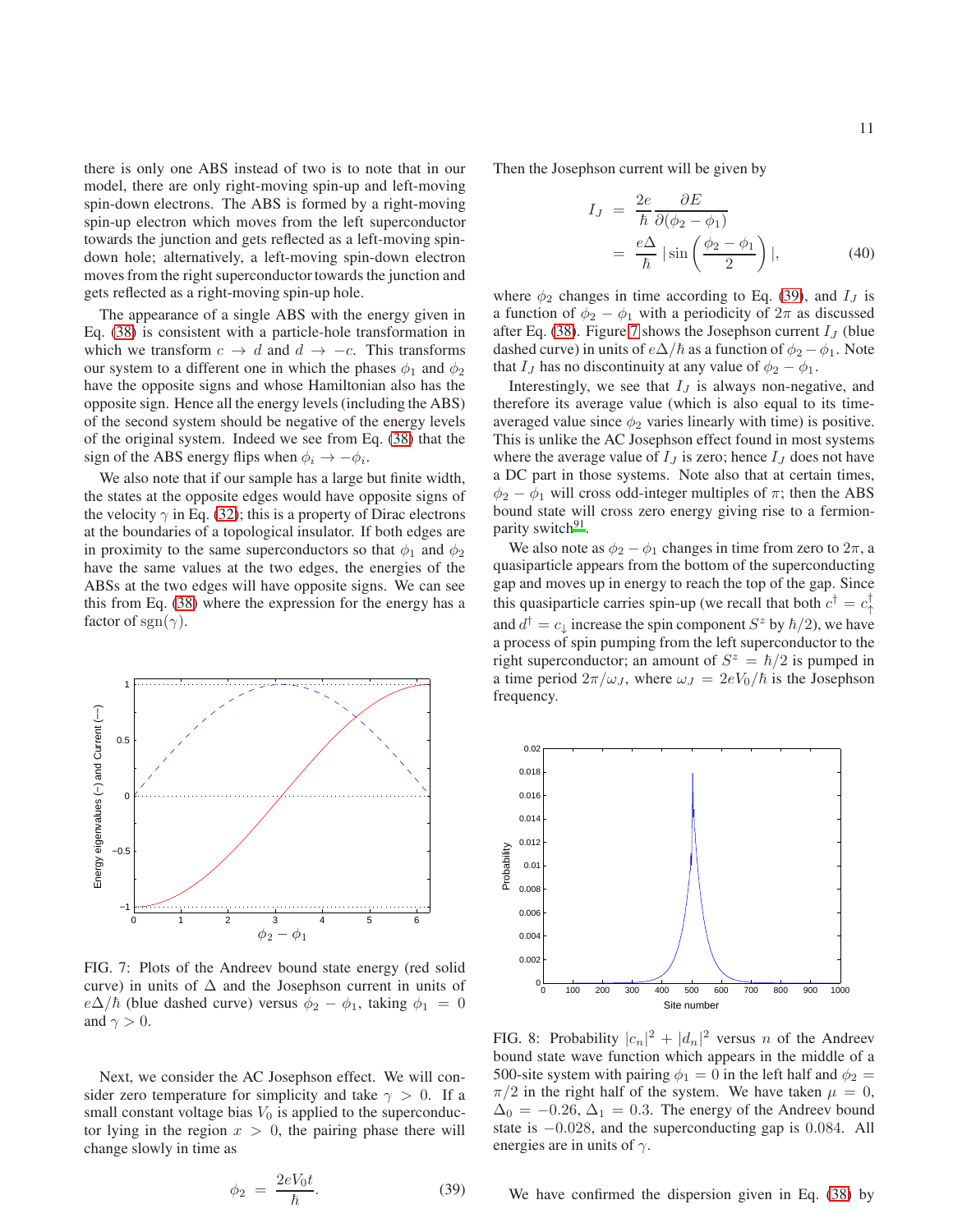doing numerical calculations for a lattice model. We consider a 500-site system with pairing  $\phi_1 = 0$  in the left half and  $\phi_2 = \pi/2$  in the right half of the system. We take  $\Delta_0 = -0.26$  and  $\Delta_1 = 0.3$ , so that the pairing of the corresponding continuum model (given by the modes near  $k = 0$ of the lattice model) is given by  $\Delta = \Delta_0 + \Delta_1 = 0.04$ . We find that there is only one ABS which lies in the middle of the system; its energy is −0.028 which agrees well with the value of  $-\Delta \cos((\phi_2 - \phi_1/2)/2)$  given by Eq. [\(38\)](#page-9-5). (All energies are in units of  $\gamma$ ). Figure [8](#page-10-2) shows the wave function of this ABS. We have checked numerically that the Fourier transform of the wave function is sharply peaked around  $k = 0$  (similar to Fig. [3](#page-5-0) (a)), showing once again that the lattice modes near  $k = \pi$  do not contribute to the ABS. Interestingly, we find that the expectation value of the charge  $(Eq. (17))$  $(Eq. (17))$  $(Eq. (17))$  is zero in the ABS for any value of its energy.

#### B. Shapiro plateaus

In this section, we will study the phenomenon of Shapiro plateaus in a resistively and capacitively shunted Josephson junction. In this system, a resistance  $R$  and a capacitance  $C$ are placed in parallel with a Josephson junction  $80-84$  $80-84$ .

Denoting  $\phi = \phi_2 - \phi_1$  as the phase difference across the Josephson junction, the current across the junction is given by Eq. [\(40\)](#page-10-3). The voltage bias across the Josephson junction is given by

<span id="page-11-0"></span>
$$
V = \frac{\hbar}{2e} \frac{d\phi}{dt}.
$$
 (41)

The current across the resistance and capacitor are then given by  $V/R$  and  $CdV/dt$  respectively. The total current is given by the sum of these three currents. We now impose the condition that the total current has a constant term  $I$  and a term which oscillates with time as  $A \sin(\omega t)$ . We thus have the equation

<span id="page-11-1"></span>
$$
C\frac{dV}{dt} + \frac{V}{R} + \frac{e\Delta}{\hbar}|\sin(\frac{\phi}{2})| = I + A\sin(\omega t). \quad (42)
$$

Using Eq. [\(41\)](#page-11-0) and introducing the dimensionless time variable  $\tau = \omega t$ , we can rewrite Eq. [\(42\)](#page-11-1) as

<span id="page-11-2"></span>
$$
\alpha_1 \frac{d^2 \phi}{d\tau^2} + \alpha_2 \frac{d\phi}{d\tau} + \frac{2\Delta}{\hbar \omega} |\sin(\frac{\phi}{2})| = \frac{2}{e\omega} [I + A \sin \tau],
$$
  

$$
\hbar \omega C
$$

where 
$$
\alpha_1 = \frac{n\omega C}{e^2}
$$
 and  $\alpha_2 = \frac{n}{e^2 R}$ . (43)

We will solve Eq. [\(43\)](#page-11-2) numerically from  $\tau = 0$  to  $\tau = \tau_0$ where  $\tau_0$  is a large number (say,  $200\pi$  corresponding to 100 driving cycles of the current) and find the average value of the voltage bias

<span id="page-11-3"></span>
$$
\langle V \rangle = \frac{\hbar \omega}{2e} \langle \frac{d\phi}{d\tau} \rangle
$$
  
=  $\frac{\hbar \omega}{2e} \frac{\phi(\tau_0) - \phi(0)}{\tau_0}$ . (44)

For large values of  $\tau_0$ , we find numerically that  $\langle V \rangle$  given by Eq. [\(44\)](#page-11-3) does not depend on the initial values of  $\phi$  and  $d\phi/d\tau$ at  $\tau = 0$ .

We will now provide a qualitative understanding of why Shapiro plateaus should appear in a plot of  $\langle V \rangle$  versus I. Let us first set  $\Delta = 0$ . Eq. [\(43\)](#page-11-2) then has the solution

<span id="page-11-4"></span>
$$
\phi = \chi_1 \tau + \chi_2 \sin(\tau + \chi_3) + \phi_0,
$$
  
where  $\chi_1 = \frac{2I}{e\omega \alpha_2},$   

$$
\chi_2 = -\frac{2A}{e\omega \sqrt{\alpha_1^2 + \alpha_2^2}},
$$
  

$$
\chi_3 = \tan^{-1} \left(\frac{\chi_2}{\chi_1}\right),
$$
 (45)

where  $\phi_0$  is a constant of integration. The first term in Eq. [\(45\)](#page-11-4) along with Eq. [\(41\)](#page-11-0) means that the voltage bias will have an average value given by

<span id="page-11-6"></span>
$$
\langle V \rangle = \frac{\hbar \omega \chi_1}{2e}.
$$
 (46)

We now substitute Eq.  $(45)$  in the third term of the right hand side of Eq. [\(43\)](#page-11-2). (This procedure can be justified perturbatively if  $\Delta$  is a small parameter). At this point it is useful to do a Fourier transform of the function  $|\sin(\pi/2)|$ . The Fourier components are given by

$$
F_m = \int_0^{2\pi} \frac{d\phi}{2\pi} e^{-im\phi} |\sin(\phi/2)|
$$
  
=  $\frac{2}{\pi} \frac{1}{1 - 4m^2}$ . (47)

Note that  $F_m = F_{-m}$  is real. The third term in Eq. [\(43\)](#page-11-2) then takes the form

<span id="page-11-5"></span>
$$
\frac{2\Delta}{\hbar\omega} \sum_{m=-\infty}^{\infty} F_m e^{im(\chi_1 \tau + \chi_2 \sin(\tau + \chi_3) + \phi_0)}
$$
\n
$$
= \frac{2\Delta}{\hbar\omega} \sum_{m=-\infty}^{\infty} F_m e^{im(\chi_1 \tau + \phi_0)} \sum_{n=-\infty}^{\infty} J_n(m\chi_2) e^{in(\tau + \chi_3)},
$$
\n(48)

where we have used Eq. [\(45\)](#page-11-4) to substitute for  $\phi$  in the first line, and the Bessel functions in the second line satisfy  $J_{-n}(z) =$  $J_n(-z) = (-1)^n J_n(z).$ <sup>[92](#page-15-20)</sup>. We now see that the expression in Eq. [\(48\)](#page-11-5) will have a DC part which does not vary with  $\tau$ whenever

<span id="page-11-7"></span>
$$
\chi_1 = -\frac{n}{m},\tag{49}
$$

where m, n are integers, and we assume that  $m \neq 0$ . The corresponding DC part in Eq. [\(48\)](#page-11-5) is equivalent to shifting the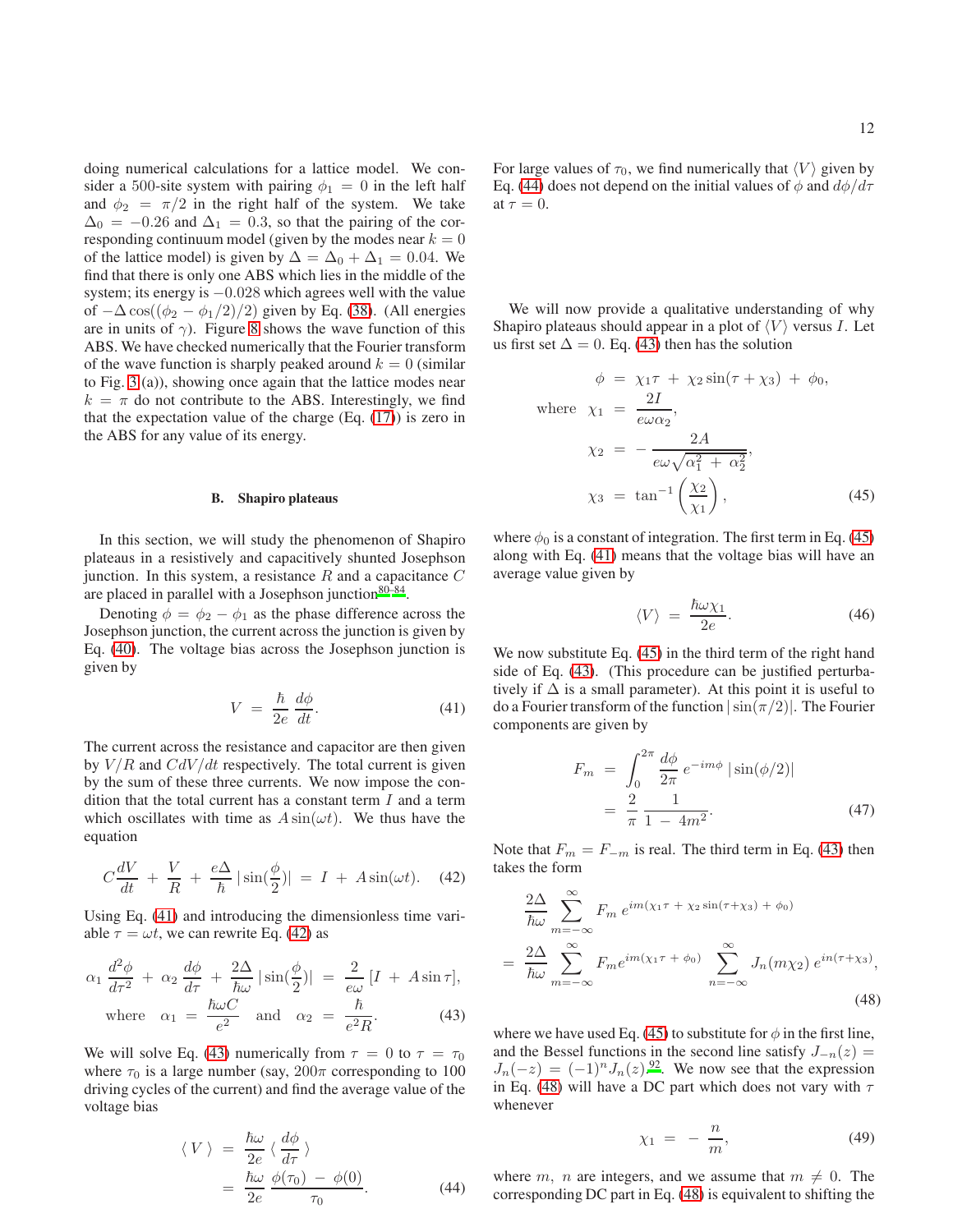constant  $I$  on the right hand side of Eq. [\(43\)](#page-11-2) by

<span id="page-12-1"></span>
$$
\frac{e\Delta}{\hbar} \left[ F_m J_n(m\chi_2) e^{im\phi_0} + F_{-m} J_{-n}(-m\chi_2) e^{-im\phi_0} \right]
$$

$$
= \frac{2e\Delta}{\hbar} F_m J_n(m\chi_2) \cos(m\phi_0).
$$
(50)

Since Eq. [\(50\)](#page-12-1) can have a range of values depending on  $\phi_0$ (since  $cos(m\phi_0)$  can vary from  $-1$  to  $+1$ ), we see that I can have a range of values given by

$$
\frac{4e\Delta}{\hbar} F_m J_n(m\chi_2). \tag{51}
$$

For all these values of  $I$ , we see from Eqs. [\(46\)](#page-11-6) and [\(49\)](#page-11-7) that  $\langle V \rangle$  will have a fixed value given by

<span id="page-12-2"></span>
$$
\langle V \rangle = -\frac{\hbar \omega}{2e} \frac{n}{m}.
$$
 (52)

This explains why there should be a plateau in  $\langle V \rangle$  for a range of values of  $I$ , whenever Eq. [\(52\)](#page-12-2) is satisfied. The width of the Shapiro plateau will be proportional to  $(4e\Delta/\hbar)F_mJ_n(m\chi_2)$ . Hence the plateau widths go to zero rapidly as either  $m$  or  $n$ increases since  $F_m$  goes to zero as  $1/m^2$  as  $m \to \infty$  and  $J_n(z)$  goes to zero as  $(ez/2n)^n$  as  $n \to \infty$  keeping z fixed.

We would like to mention here that the series of plateaus corresponding to  $m = 1, 2, 3, \cdots$  in Eq. [\(52\)](#page-12-2) has no analog in standard Josephson junctions where  $I_J \propto \sin \phi$ , and the Fourier transform of  $I_J$  is non-zero only for  $m = \pm 1$ . We note that the appearance of such plateaus for rational fractional values of  $\omega_J/\omega$  has been noted in a different context in Ref. [93.](#page-15-21)

We now present our numerical results. For our calculations, we choose the parameters in Eq. [\(43\)](#page-11-2) as follows:  $\hbar\omega = 100 \text{ }\mu\text{eV}$  which implies  $\omega \simeq 152 \text{ GHz}, \alpha_1 = 1 \text{ im}$ plying  $C \simeq 1.6 \times 10^{-3}$  pF,  $\alpha_2 = 1$  implying  $R \simeq 4.11$  kΩ, and  $\Delta = 100 \mu$ eV. (This value of the induced superconducting gap  $\Delta$  is appropriate for a NbSe<sub>2</sub>/Bi<sub>2</sub>Se<sub>3</sub> superconductor-topological insulator heterostructure<sup>[94](#page-15-22)</sup>). Eq. [\(43\)](#page-11-2) then takes the form

<span id="page-12-4"></span>
$$
\frac{d^2\phi}{d\tau^2} + \frac{d\phi}{d\tau} + 2\left|\sin(\frac{\phi}{2})\right| = \frac{2}{e\omega}\left[I + A\sin\tau\right].\tag{53}
$$

In Fig. [9,](#page-12-3) we show a plot of  $\langle V \rangle$  versus I for  $A = 2$ . We note that I and A are given in units of  $e\omega = 24$  nA, and  $\langle V \rangle$  is in units of  $\hbar \omega / e = 100 \mu V$ . Fig. [9](#page-12-3) shows several plateaus in  $\langle V \rangle$ . The most prominent plateaus occur for  $\langle V \rangle$  equal to multiples of  $\hbar\omega/(2e)$  corresponding to the denominator m in Eq. [\(52\)](#page-12-2) being equal to 1. But some small plateaus are also visible at multiples of  $\hbar\omega/(4e)$ ,  $\hbar\omega/(3e)$ , and  $\hbar\omega/(6e)$  corresponding to  $m = 2$  and n odd,  $m = 3$  and n even, and  $m = 3$  and n odd in Eq. [\(52\)](#page-12-2).

Fig. [9](#page-12-3) shows that the plateau at  $\langle V \rangle = 0$  occurs at nonzero values of I. This happens because the time-averaged value of the left hand side of Eq. [\(53\)](#page-12-4) is given by the average of  $2|\sin(\phi/2)|$  over one cycle of  $\phi$  from 0 to  $2\pi$  which is equal to  $4/\pi$ . This means that the time-averaged value of the right hand side of Eq. [\(53\)](#page-12-4) is also  $4/\pi$ . This explains

why the midpoint of the plateau at  $\langle V \rangle = 0$  lies at about  $I/(e\omega) = 2/\pi \simeq 0.637$  in Fig. [9.](#page-12-3) (This is in contrast to other Josephson junctions where the current is proportional to  $\sin \phi$ or  $\sin(\phi/2)$  whose average over one cycle is equal to zero).

Finally, the comment made earlier that a change of  $\phi$  by  $2\pi$  pumps an amount of spin angular momentum equal to  $\hbar/2$ across the junction means that the rate of transfer of angular momentum is given by  $\hbar/2$  times  $d\phi/dt/(2\pi)$ . Eq. [\(41\)](#page-11-0) then implies that plateaus in  $\langle V \rangle$  are equivalent to plateaus in the average rate of transfer of angular momentum; the two are related as

$$
\frac{\hbar}{2} \frac{\langle d\phi/dt \rangle}{2\pi} = \frac{e\langle V \rangle}{2\pi}.
$$
\n(54)

<span id="page-12-3"></span>

FIG. 9: Plot of  $\langle V \rangle$  versus *I*. We have chosen  $\alpha_1 = \alpha_2 = 1$ ,  $\Delta = 100 \,\mu\text{eV}$ ,  $A = 2$ , and  $\hbar\omega = 100 \,\mu\text{eV}$ . I and A are in units of  $e\omega = 24$  nA, and V is in units of  $\hbar\omega/e = 100 \mu V$ . We see that  $\langle V \rangle$  has several plateaus of different widths at fractional multiples of  $\hbar \omega/(2e)$ . The midpoint of the plateau at  $\langle V \rangle = 0$ lies at about  $I = 2/\pi$ . See text for details.

### <span id="page-12-0"></span>VI. DISCUSSION

In this paper we have presented a minimal model of a TRI-TOPS using the chirality of Dirac electrons on a thin, effectively one-dimensional, strip of a topological insulator surface. Our model is time-reversal invariant but it possesses half the number of modes of the more well-studied time-reversalinvariant topological superconductors due to the chirality of the underlying Dirac electrons. This property leads to several unconventional features which we have charted out.

We first consider a lattice model of a spin-orbit coupled massless Dirac electron in one dimension with s-wave superconducting pairing. We analytically find the bulk energy spectrum, and use a topological invariant called the winding number to identify the regimes of parameter values where the system is in topologically trivial and non-trivial phases. In the topologically non-trivial phase, a finite-sized system has a single zero energy Majorana mode at each end; we find that this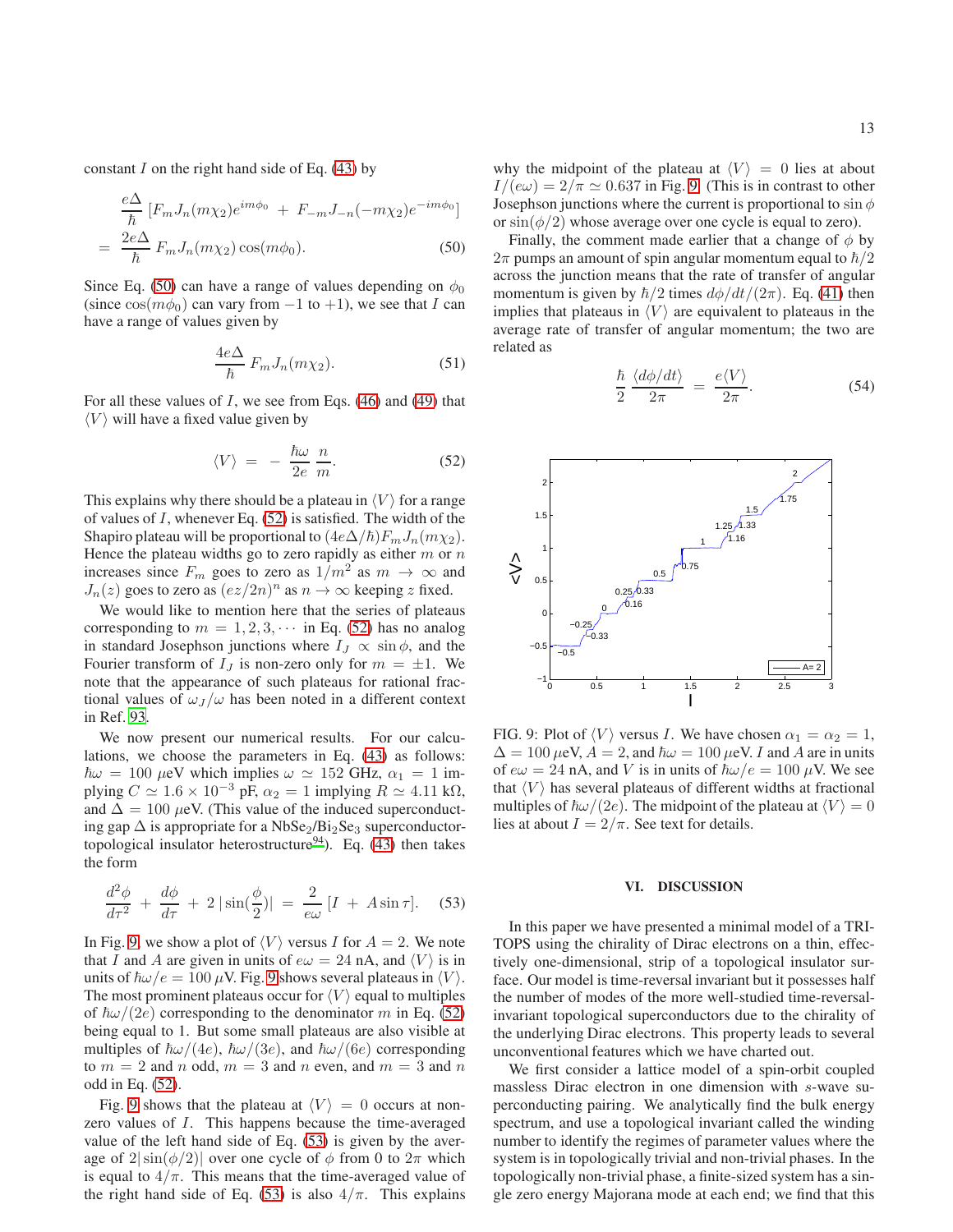requires the s-wave pairing to have an extended form with the magnitude of the nearest-neighbor pairing being larger than that of the on-site pairing. For a particular choice of parameters, we present an analytical expression for the wave function of an end mode. Although a lattice model of massless Dirac electrons may suffer from a fermion doubling problem, we find that this can be avoided in our model if we take the on-site and nearest-neighbor s-wave pairings to have opposite signs and close to each other in magnitude. Then the wave functions of both the bulk states lying near the gap and the end modes have momentum components close to  $k = 0$  rather than  $k = \pi$ . The modes near  $k = 0$  have a smooth continuum limit.

We study the symmetries of the lattice model if both the swave pairings are real. These symmetries imply that if there is only one mode at each end, it must have zero energy and the expectation value of the charge in such mode will be zero; this is in agreement with our numerical results. We then consider the effect of making the on-site pairing complex. We find that this shifts the energies of the end modes away from zero, but the expectation value of the charge remains zero.

We then consider a continuum version of the model with a completely local s-wave pairing. If the pairing is real, this model always turns out to have zero energy modes at the ends of a long system. The ratio of the phases of the spin-up electron and spin-down hole wave functions is either  $+i$  or  $-i$  for the end modes, and this is found to be in agreement with the lattice results.

Next, we study a lattice system whose Hamiltonian is a combination of a Schrödinger Hamiltonian and a spin-orbit coupled Dirac Hamiltonian, along with a local s-wave pairing. We find that this system is necessarily topologically trivial if the Dirac part is absent and can be topologically non-trivial if the Schrödinger part is absent. We analytically find the parameter values at which a topological transition occurs from one phase to the other. It is worth noting that an external magnetic field is not required to generate end modes in any of our models, either on the lattice or in the continuum.

We then study a Josephson junction of two continuum systems which have different phases of the s-wave pairing, called  $\phi_1$  and  $\phi_2$ . In contrast to the earlier models of TRITOPS, we find that there is a single ABS which is localized near the junction; its energy depends on the phase difference  $\Delta \phi = \phi_2 - \phi_1$ with a period  $2\pi$ , but it does not depend on the strength of a potential barrier which may be present at the junction (this is related to the Dirac nature of the electrons which imposes matching conditions on the electron and hole wave functions but not on their derivatives). As  $\Delta \phi$  varies from 0 to  $2\pi$ , the ABS energy goes smoothly from the bottom of the superconducting gap to the top. We then study some Josephson effects at zero temperature. First, we examine the AC Josephson effect where a time-independent voltage bias  $V_0$  is applied across the junction. Since this makes  $\Delta \phi$  change linearly in time, an ABS which initially has negative energy (and is therefore filled) moves smoothly to positive energy values; this process repeats periodically in time. We therefore find that the Josephson current, which is given by the derivative of the ABS energy with respect to  $\Delta\phi$ , varies periodically in time with a frequency given by  $\omega_J = 2eV_0/\hbar$ . The Josephson current turns out be a continuous function of  $\Delta \phi$ . However, its sign does not change with  $\Delta\phi$  which implies that the current has a non-zero DC component; this is in contrast to the AC Josephson effect studied earlier in other systems. Second, we consider a resistively and capacitively shunted Josephson junction and study what happens when the voltage bias has both a constant term  $V_0$  as a term  $V_1 \cos(\omega t)$  which oscillates sinusoidally with an amplitude  $V_1$  and a frequency  $\omega$ . We find that the Josephson current can then exhibit Shapiro plateaus whenever  $\omega_{J}$  is a rational multiple of  $\omega$ , i.e.,  $\omega_{J} = (n/m)\omega$ , where  $m$ ,  $n$  are integers. However the plateau widths rapidly go to zero as m or n increases; in particular, if  $eV_1/(\hbar\omega)$  is small, only the plateaus with  $n = 1$  and different values of m

would be observable. The presence of such Shapiro plateaus when  $\omega_J/\omega$  is a rational fraction distinguishes these Joseph-

son junctions from their standard s- or p-wave counterparts. We discuss a few platforms on which our model may be experimentally realized. A bulk insulating threedimensional topological insulator where one of the surfaces has strong finite-size quantization, allows the formation of one-dimensional Dirac-like bands that propagate along the surface. Inducing superconducting by proximity effect on *one* such surface with a conventional s-wave superconductor may realize our model and allow the formation of Majorana bound states at the sample edges as we discuss here. Onedimensional Dirac-like states may also be trapped on onedimensional crystalline defects that naturally occur on van der Waals bonded three-dimensional topological insulators such as  $Bi<sub>2</sub>Se<sub>3</sub><sup>65,66</sup>$  $Bi<sub>2</sub>Se<sub>3</sub><sup>65,66</sup>$  $Bi<sub>2</sub>Se<sub>3</sub><sup>65,66</sup>$  $Bi<sub>2</sub>Se<sub>3</sub><sup>65,66</sup>$ . Edges between two facets of a bulk crystal of such a material may also host such one-dimensional modes. The proximity of such a state to an s-wave superconductor will realize our model. In the context of two-dimensional topological insulators, our model may be realized by inducing superconductivity using proximity effect on one of the edges of the sample, leaving the other edge non-proximitized. In a Josephson junction configuration, the existence of one Andreev bound state, rather than a pair of Andreev bound states as conventionally observed, is a striking manifestation of our model. Various experimental methods including tunneling spectroscopy  $95,96$  $95,96$ , Josephson spectroscopy  $97,98$  $97,98$  and circuit quantum electrodynamics schemes $99,100$  $99,100$  may be used to detect the presence of a "single" Andreev bound state. We further predict that the Josephson supercurrent in such a geometry is always positive, which can be detected by DC electrical transport. We envisage that such experiments are already possible on various two-dimensional and three-dimensional topological insulator materials that are currently known. Such platforms provide an alternate route towards realization of Majorana bound states that could potentially display large topological gaps, and exist at zero magnetic field and at higher temperatures than currently possible.

#### Acknowledgments

We thank the referees for useful suggestions. A.B. would like to thank MHRD, India for financial support and P. S. Anil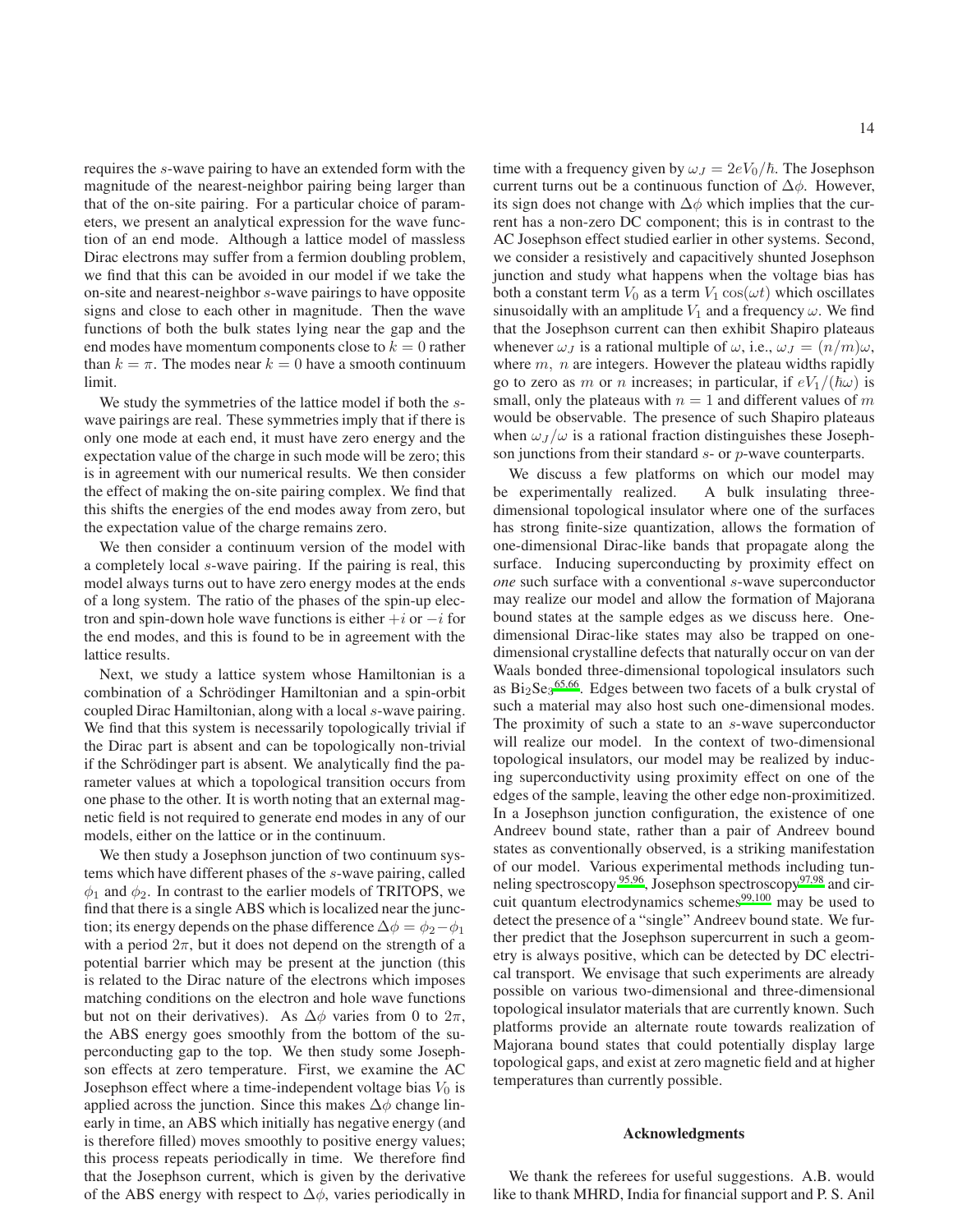Kumar for experimental work that inspired some of the ideas. D.S. thanks DST, India for Project No. SR/S2/JCB-44/2010 for financial support. K.S. thanks DST for support through INT/RUS/RFBR/P-314.

- <span id="page-14-0"></span> $1$  A. Kitaev, Physics-Uspekhi 44, 131 (2001).
- <span id="page-14-1"></span><sup>2</sup> C. Nayak, S. H. Simon, A. Stern, M. Freedman, and S. Das Sarma, Rev. Mod. Phys. 80, 1083 (2008).
- <span id="page-14-2"></span><sup>3</sup> J. Alicea, Y. Oreg, G. Refael, F. von Oppen, and M. P. A. Fisher, Nature Phys. 7, 412 (2011).
- <span id="page-14-3"></span><sup>4</sup> R. M. Lutchyn, J. D. Sau, and S. Das Sarma, Phys. Rev. Lett. 105, 077001 (2010).
- <sup>5</sup> Y. Oreg, G. Refael, and F. von Oppen, Phys. Rev. Lett. 105, 177002 (2010).
- $6$  A. C. Potter and P. A. Lee, Phys. Rev. Lett.  $105$ , 227003 (2010).
- <sup>7</sup> V. Shivamoggi, G. Refael, and J. E. Moore. Phys. Rev. B 82, 041405(R) (2010).
- 8 I. C. Fulga, F. Hassler, A. R. Akhmerov, and C. W. J. Beenakker, Phys. Rev. B 83, 155429 (2011).
- 9 S. B. Chung, H.-J. Zhang, X.-L. Qi, and S.-C. Zhang, Phys. Rev. B 84, 060510(R) (2011).
- <sup>10</sup> E. Sela, A. Altland, and A. Rosch, Phys. Rev. B 84, 085114 (2011).
- <sup>11</sup> T. D. Stanescu, R. M. Lutchyn, and S. Das Sarma, Phys. Rev. B 84, 144522 (2011).
- <sup>12</sup> R. M. Lutchyn and M. P. A. Fisher, Phys. Rev. B **84**, 214528 (2011).
- <sup>13</sup> S. Gangadharaiah, B. Braunecker, P. Simon, and D. Loss, Phys. Rev. Lett. 107, 036801 (2011).
- <sup>14</sup> A. R. Akhmerov, J. P. Dahlhaus, F. Hassler, M. Wimmer, and C. W. J. Beenakker, Phys. Rev. Lett. 106, 057001 (2011).
- <sup>15</sup> Y. Niu, S. B. Chung, C.-H. Hsu, I. Mandal, S. Raghu, and S. Chakravarty, Phys. Rev. B 85, 035110 (2012).
- <sup>16</sup> P. W. Brouwer, M. Duckheim, A. Romito, and F. von Oppen, Phys. Rev. B 84, 144526 (2011).
- <sup>17</sup> P. W. Brouwer, M. Duckheim, A. Romito, and F. von Oppen, Phys. Rev. Lett. 107, 196804 (2011).
- <sup>18</sup> M. Gibertini, F. Taddei, M. Polini, and R. Fazio, Phys. Rev. B 85, 144525 (2012).
- <sup>19</sup> R. Egger and K. Flensberg, Phys. Rev. B 85, 235462 (2012).
- $20$  M. Tezuka and N. Kawakami, Phys. Rev. B  $85$ ,  $140508(R)$ (2012).
- <sup>21</sup> D. Sticlet, C. Bena, and P. Simon, Phys. Rev. Lett. **108**, 096802 (2012); D. Chevallier, D. Sticlet, P. Simon, and C. Bena, Phys. Rev. B 85, 235307 (2012).
- <sup>22</sup> L. Fidkowski, J. Alicea, N. H. Lindner, R. M. Lutchyn, and M. P. A. Fisher, Phys. Rev. B 85, 245121 (2012).
- <sup>23</sup> J. Klinovaja and D. Loss, Phys. Rev. B 86, 085408 (2012).
- $24$  J. S. Lim, L. Serra, R. López, and R. Aguado, Phys. Rev. B  $86$ , 121103(R) (2012).
- <sup>25</sup> A. M. Cook, M. M. Vazifeh, and M. Franz, Phys. Rev. B 86, 155431 (2012).
- <sup>26</sup> F. L. Pedrocchi, S. Chesi, S. Gangadharaiah, and D. Loss, Phys. Rev. B 86, 205412 (2012).
- <sup>27</sup> A. M. Lobos, R. M. Lutchyn, and S. Das Sarma, Phys. Rev. Lett. 109, 146403 (2012).
- <sup>28</sup> S. Tewari and J. D. Sau, Phys. Rev. Lett. 109, 150408 (2012).
- <sup>29</sup> P. San-Jose, E. Prada, and R. Aguado, Phys. Rev. Lett. **108**, 257001 (2012); E. Prada, P. San-Jose, and R. Aguado, Phys. Rev. B 86, 180503(R) (2012).
- <sup>30</sup> J. Alicea, Rep. Prog. Phys. 75, 076501 (2012).
- <sup>31</sup> J. D. Sau and S. Das Sarma, Nature Communications 3, 964

(2012).

- <sup>32</sup> J. D. Sau, C. H. Lin, H.-Y. Hui, and S. Das Sarma, Phys. Rev. Lett. 108, 067001 (2012).
- <sup>33</sup> L.-J. Lang and S. Chen, Phys. Rev. B 86, 205135 (2012).
- <sup>34</sup> C. W. J. Beenakker, Annu. Rev. Condens. Matter Phys. 4, 113 (2013).
- <sup>35</sup> T. D. Stanescu and S. Tewari, J. Phys. Condens. Matter 25, 233201 (2013).
- <sup>36</sup> Y. Asano and Y. Tanaka, Phys. Rev. B 87, 104513 (2013).
- <sup>37</sup> W. DeGottardi, D. Sen, and S. Vishveshwara, Phys. Rev. Lett. 110, 146404 (2013).
- <sup>38</sup> W. DeGottardi, M. Thakurathi, S. Vishveshwara, and D. Sen, Phys. Rev. B 88, 165111 (2013).
- $39$  X. Cai, L.-J. Lang, S. Chen, and Y. Wang, Phys. Rev. Lett. 110, 176403 (2013).
- <sup>40</sup> I. Adagideli, M. Wimmer, and A. Teker, Phys. Rev. B 89, 144506 (2014).
- $41$  S. Sarkar, Scientific Reports 6, 30569 (2016).
- <span id="page-14-4"></span><sup>42</sup> V. Chua, K. Laubscher, J. Klinovaja, and D. Loss, Phys. Rev. B 102, 155416 (2020).
- <span id="page-14-5"></span><sup>43</sup> V. Mourik, K. Zuo, S. M. Frolov, S. R. Plissard, E. P. A. M. Bakkers, and L. P. Kouwenhoven, Science 336, 1003 (2012).
- <sup>44</sup> M. T. Deng, C. L. Yu, G. Y. Huang, M. Larsson, P. Caroff, and H. Q. Xu, Nano Lett. 12, 6414 (2012).
- <span id="page-14-15"></span><sup>45</sup> L. P. Rokhinson, X. Liu, and J. K. Furdyna, Nature Phys. 8, 795 (2012).
- <sup>46</sup> A. Das, Y. Ronen, Y. Most, Y. Oreg, M. Heiblum, and H. Shtrikman, Nature Phys. 8, 887 (2012).
- <span id="page-14-6"></span><sup>47</sup> A. D. K. Finck, D. J. Van Harlingen, P. K. Mohseni, K. Jung, and X. Li, Phys. Rev. Lett. 110, 126406 (2013).
- <span id="page-14-7"></span><sup>48</sup> A. A. Zvyagin, Phys. Rev. Lett. 110, 217207 (2013) and Low Temp. Phys. 41, 625 (2015).
- <sup>49</sup> H.-c. Kao, Phys. Rev. B 90, 245435 (2014).
- <sup>50</sup> S. Hegde, V. Shivamoggi, S. Vishveshwara, and D. Sen, New J. Phys. 17, 053036 (2015).
- <sup>51</sup> N. Leumer, M. Marganska, B. Muralidharan, and M. Grifoni, J. Phys. Condens. Matter 32, 445502 (2020).
- <span id="page-14-8"></span><sup>52</sup> K. Kawabata, R. Kobayashi, N. Wu, and H. Katsura, Phys. Rev. B 95, 195140 (2017).
- <span id="page-14-9"></span><sup>53</sup> M. Z. Hasan and C. L. Kane, Rev. Mod. Phys. 82, 3045 (2010).
- <span id="page-14-10"></span><sup>54</sup> X.-L. Qi and S.-C. Zhang, Rev. Mod. Phys. 83, 1057 (2011).
- <span id="page-14-11"></span><sup>55</sup> S. Ray, S. Mukerjee, and N. Shah, [arXiv:2003.08299.](http://arxiv.org/abs/2003.08299)
- <span id="page-14-12"></span><sup>56</sup> F. Zhang, C. L. Kane, and E. J. Mele, Phys. Rev. Lett. 111, 056402 (2013).
- <sup>57</sup> F. Zhang, C. L. Kane, and E. J. Mele, Phys. Rev. Lett. 111, 056403 (2013).
- <sup>58</sup> E. Gaidamauskas, J. Paaske, and K. Flensberg, Phys. Rev. Lett. 112, 126402 (2014).
- <sup>59</sup> A. Camjayi, L. Arrachea, A. Aligia, and F. von Oppen, Phys. Rev. Lett. 119, 046801 (2017).
- <sup>60</sup> A. A. Aligia and L. Arrachea, Phys Rev. B 98, 174507 (2018).
- <sup>61</sup> L. Arrachea, A. Camjayi, A. A. Aligia, and L. Gruńeiro, Phys Rev. B 99, 085431 (2019).
- $62$  A. A. Aligia and A. Camjayi, Phys Rev. B 100, 115413 (2019).
- <span id="page-14-14"></span><sup>63</sup> A. Haim and Y. Oreg, Phys. Rep. 825, 1 (2019).
- <span id="page-14-13"></span><sup>64</sup> S. V. Aksenov, A. O. Zlotnikov, and M. S. Shustin, Phys. Rev. B 101, 125431 (2020).